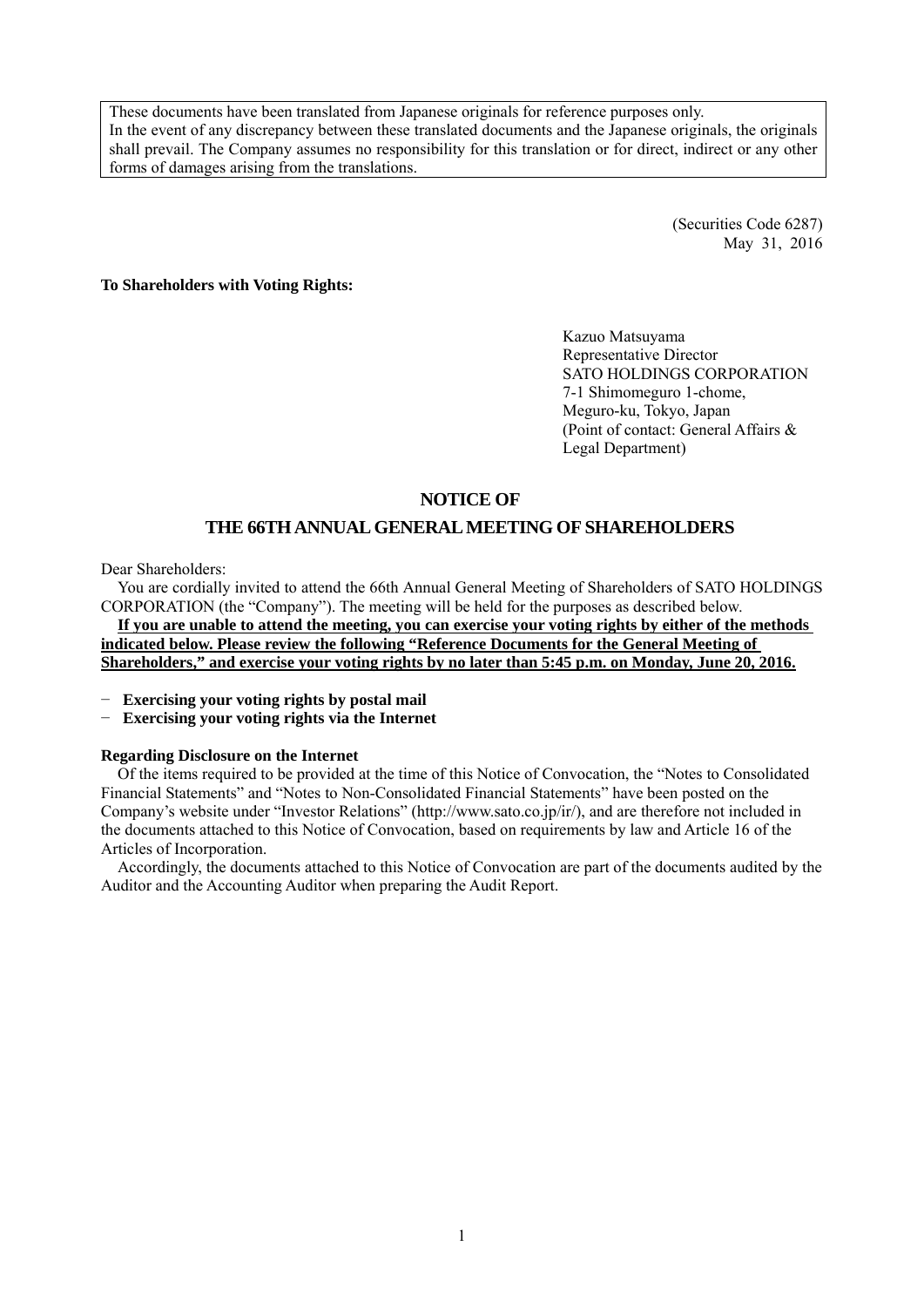|           | 1. Date and Time: |                                   | Tuesday, June 21, 2016 at 10:00 a.m., Japan time |                                                                                                                                                                                                                                                                                                                                                                               |
|-----------|-------------------|-----------------------------------|--------------------------------------------------|-------------------------------------------------------------------------------------------------------------------------------------------------------------------------------------------------------------------------------------------------------------------------------------------------------------------------------------------------------------------------------|
| 2. Place: |                   |                                   | 7-2 Akasaka 9-chome, Minato-ku, Tokyo, Japan     | Tokyo Midtown Hall B, B1 floor, Midtown East, Tokyo Midtown,                                                                                                                                                                                                                                                                                                                  |
|           | 3. Agenda:        | <b>Matters to be</b><br>reported: |                                                  | The Business Report, Consolidated Financial Statements for the<br>Company's 66th Fiscal Year (April 1, 2015 - March 31, 2016) and<br>results of the audits of the Consolidated Financial Statements by<br>the Accounting Auditor and the Board of Auditors<br>2. Non-Consolidated Financial Statements for the Company's 66th<br>Fiscal Year (April 1, 2015 - March 31, 2016) |
|           |                   |                                   | Proposals to be Proposal No. 1:                  | Distribution of Surplus                                                                                                                                                                                                                                                                                                                                                       |
|           |                   | resolved:                         | Proposal No. 2:                                  | Election of Eleven Directors                                                                                                                                                                                                                                                                                                                                                  |
|           |                   |                                   | Proposal No. 3:                                  | Election of One Auditor                                                                                                                                                                                                                                                                                                                                                       |
|           |                   |                                   | <b>Proposal No. 4:</b>                           | Determination of the Amount and Details of<br>Performance-based Stock Compensation for<br>Directors, etc.                                                                                                                                                                                                                                                                     |

- ・ When attending the meeting, please submit the enclosed Voting Rights Exercise Form at the reception desk. We also request that you bring this Notice of the Annual General Meeting of Shareholders with you as materials for the meeting.
- ・ The Company plans to set up exhibits at the entrance of the meeting venue to foster greater understanding of its business.
- ・ You may exercise your voting rights by proxy by having another shareholder who holds voting rights attend the General Meeting on your behalf, provided that a document certifying him or her as your proxy is submitted.
- ・ Any updates to the Reference Documents for the General Meeting of Shareholders, Business Report, Consolidated Financial Statements and Non-Consolidated Financial Statements will be posted on the Company's website at the following URL: http://www.sato.co.jp/ir/stockholder/shareholders/index.html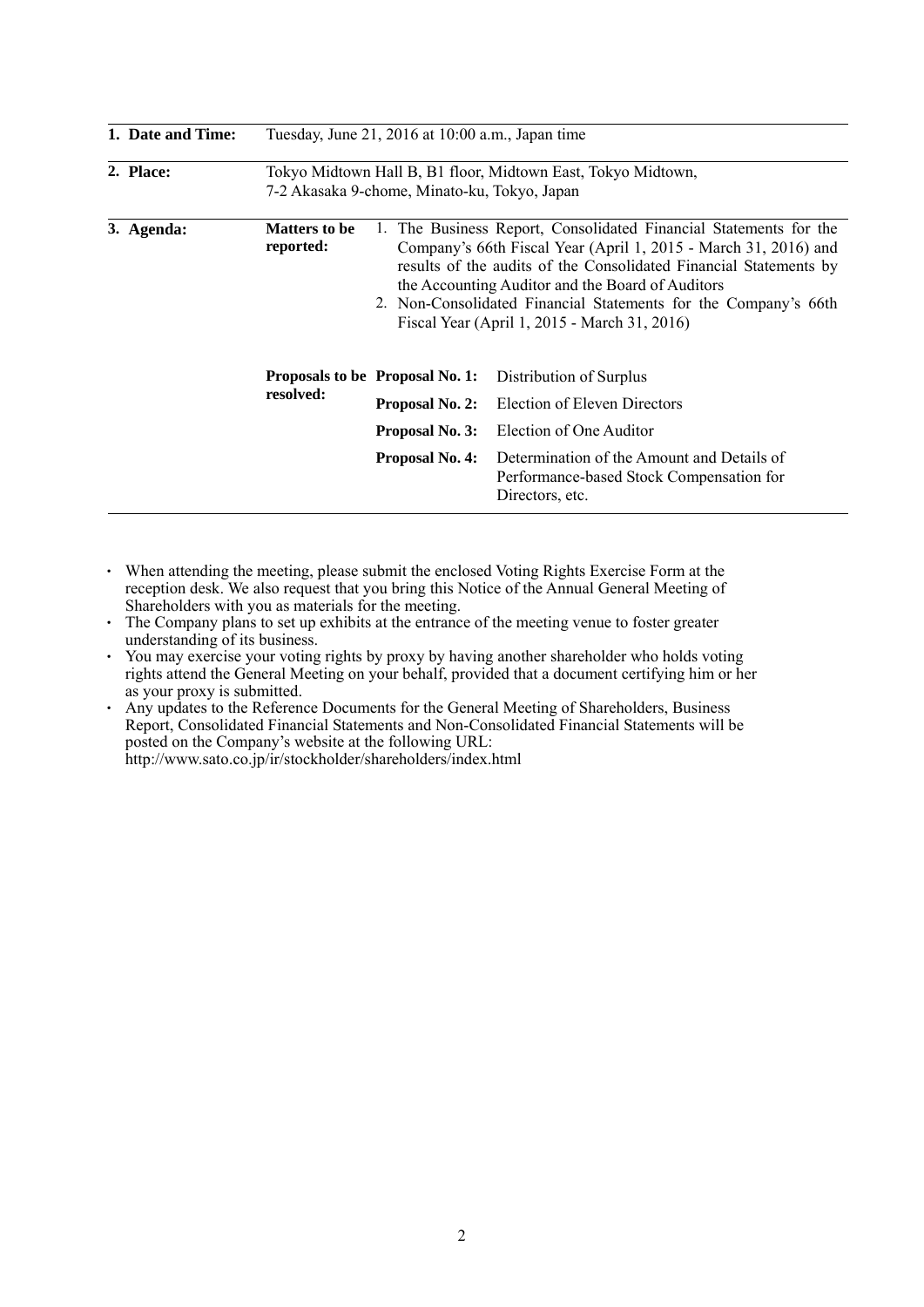# **Reference Documents for the General Meeting of Shareholders**

# **Proposal No. 1:** Distribution of Surplus

After taking into account the performance of the fiscal year under review and the business environment, the Company hereby proposes the following as the year-end dividend for the 66th fiscal year:

| Type of dividend assets                                            | Cash                                                  |                                                                       |  |
|--------------------------------------------------------------------|-------------------------------------------------------|-----------------------------------------------------------------------|--|
| Allocation of dividend assets and the<br>total amount of dividends | Allocation of dividend:<br>Total amount of dividends: | 28 yen per share of common stock of<br>the Company<br>938,651,840 yen |  |
| Effective date of distribution of<br>surplus                       | June 22, 2016                                         |                                                                       |  |

Combined with the interim dividend (27 yen per share), the total amount of the annual dividends will be 55 yen per share, an increase of 10 yen compared with the previous fiscal year.



## **Policy regarding the distribution of surplus in the form of dividends, etc.**

The Company's fundamental policy regarding distribution of profits is to provide four-way returns to our stakeholders: shareholders, employees, society, and the Company. The Company decides the distribution of profits based on the basic principles of increasing enterprise value per share and ensuring stable, continuous dividends while retaining internal reserves for future business expansion, comprehensively considering business performance and climate.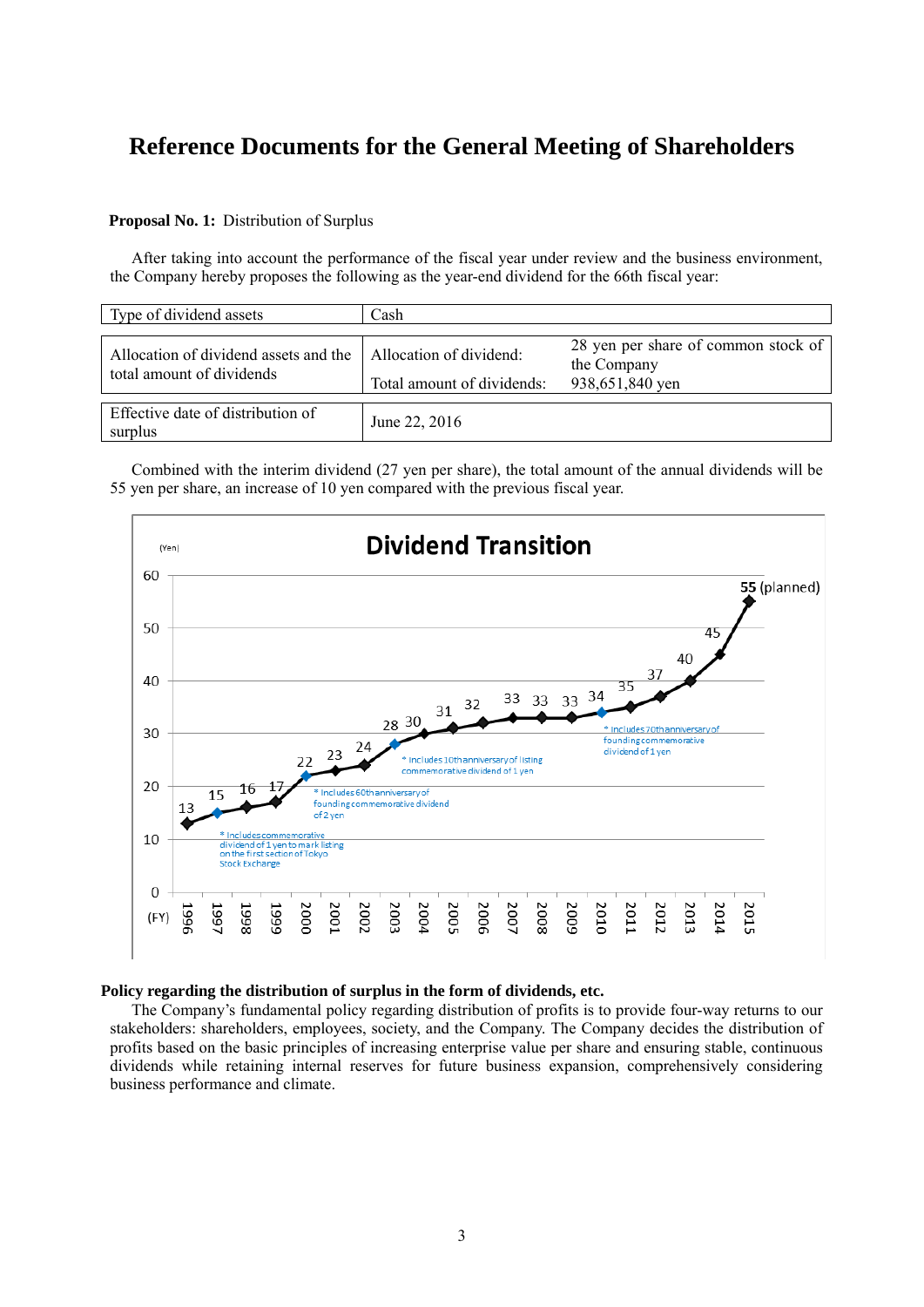# **Proposal No. 2:** Election of Eleven Directors

The terms of office of all twelve Directors will expire at the conclusion of this year's Annual General Meeting of Shareholders. Accordingly, the Company hereby proposes the election of eleven Directors, reducing the number by one, to enable strategic and agile decision-making in the Board of Directors with management structure changes.

The candidates are as follows:

| No.            | Name                | Positions at the Company                      |                                                                                   | Attendance at<br>the Board of<br>Directors<br>meetings |
|----------------|---------------------|-----------------------------------------------|-----------------------------------------------------------------------------------|--------------------------------------------------------|
| Directors      |                     |                                               |                                                                                   |                                                        |
| $\mathbf{1}$   | Kazuo Matsuyama     | Representative Director,<br>President and CEO | Reelected                                                                         | 10/10<br>$(100\%)$                                     |
| $\overline{2}$ | Koichi Nishida      | Director                                      | Reelected                                                                         | 10/10<br>$(100\%)$                                     |
| 3              | Ikuo Dobashi        | Director                                      | Reelected                                                                         | 10/10<br>$(100\%)$                                     |
| $\overline{4}$ | Tatsuo Narumi       | Director                                      | Reelected                                                                         | 10/10<br>$(100\%)$                                     |
| 5              | Ken Suzuki          | Director                                      | Reelected<br>Independent Officer<br>Candidate for<br><b>External Director</b>     | 10/10<br>$(100\%)$                                     |
| 6              | Yuko Tanaka         | Director                                      | Reelected<br>Independent Officer<br>Candidate for<br><b>External Director</b>     | 8/10<br>$(80\%)$                                       |
| $\tau$         | Ryoji Itoh          | Director                                      | Reelected<br>Independent Officer<br>Candidate for<br><b>External Director</b>     | 9/10<br>$(90\%)$                                       |
| $8\,$          | Mitsuaki Shimaguchi | Director                                      | Reelected<br>Independent Officer<br>Candidate for<br><b>External Director</b>     | 9/10<br>$(90\%)$                                       |
| 9              | Hideo Yamada        | Director                                      | Reelected<br>Independent Officer<br>Candidate for<br><b>External Director</b>     | 8/8<br>$(100\%)$                                       |
| 10             | Ryutaro Kotaki      | <b>Executive Vice President</b><br>and COO    | Newly elected                                                                     |                                                        |
| 11             | Chieko Matsuda      | Auditor                                       | Newly elected<br>Independent Officer<br>Candidate for<br><b>External Director</b> | 8/10<br>(80%)                                          |

Note: For Mr. Yamada, the attendance ratio takes into consideration meetings conducted after he assumed the post of Director in June 2015.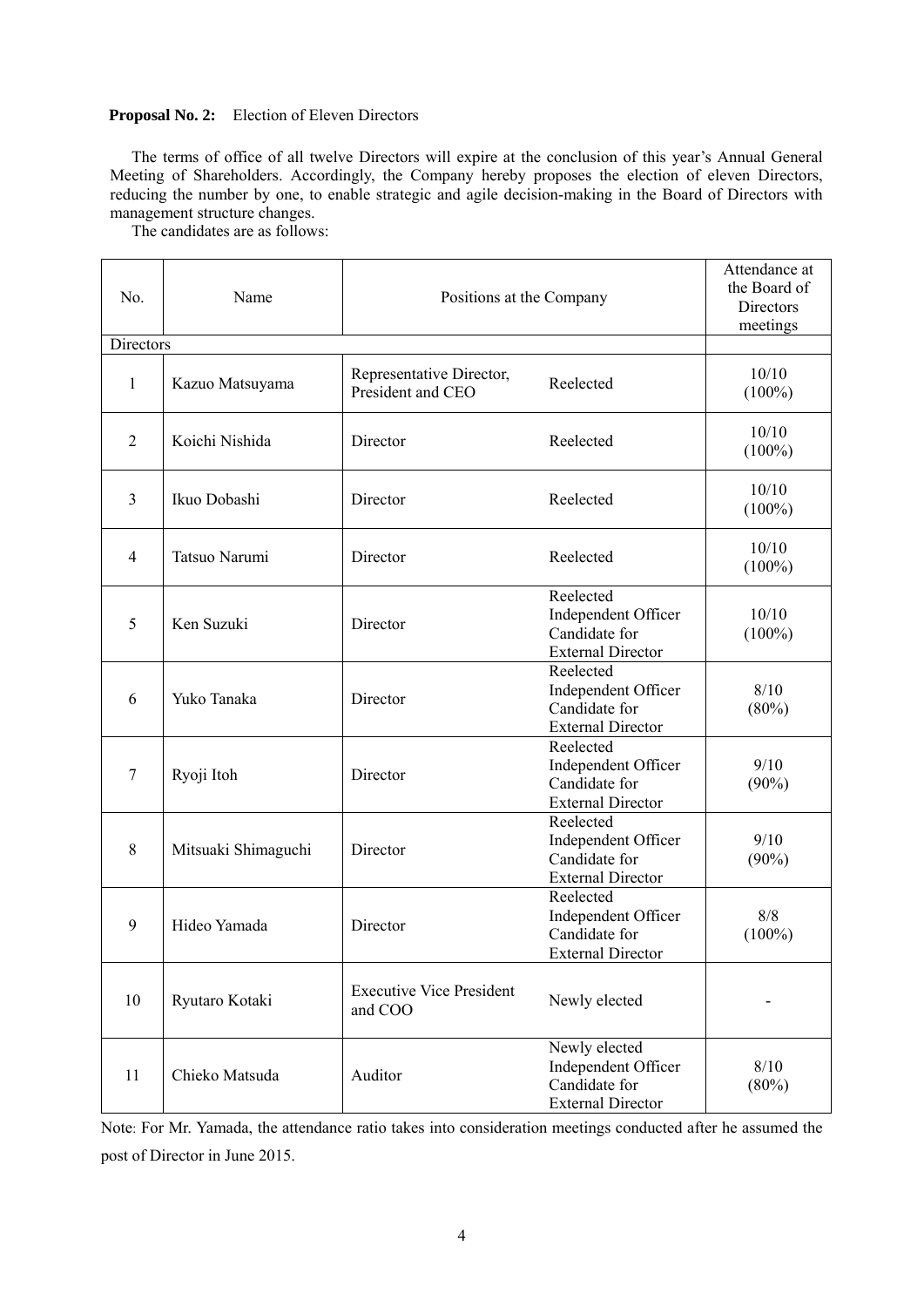|     | Name                                                                                                                                                                                                                                                                                                                                                                                                                                                                                                                                                                                                                                             |                  |                                                                                                                                                                                                                                                                                                                                                                                                                                                                                                                                                                                   | Number of     |
|-----|--------------------------------------------------------------------------------------------------------------------------------------------------------------------------------------------------------------------------------------------------------------------------------------------------------------------------------------------------------------------------------------------------------------------------------------------------------------------------------------------------------------------------------------------------------------------------------------------------------------------------------------------------|------------------|-----------------------------------------------------------------------------------------------------------------------------------------------------------------------------------------------------------------------------------------------------------------------------------------------------------------------------------------------------------------------------------------------------------------------------------------------------------------------------------------------------------------------------------------------------------------------------------|---------------|
| No. | (Date of birth)                                                                                                                                                                                                                                                                                                                                                                                                                                                                                                                                                                                                                                  |                  | Career summaries, positions and responsibilities at the Company<br>(significant concurrent positions)                                                                                                                                                                                                                                                                                                                                                                                                                                                                             | shares of the |
|     |                                                                                                                                                                                                                                                                                                                                                                                                                                                                                                                                                                                                                                                  |                  |                                                                                                                                                                                                                                                                                                                                                                                                                                                                                                                                                                                   | Company held  |
|     |                                                                                                                                                                                                                                                                                                                                                                                                                                                                                                                                                                                                                                                  | June 2001        | Joined the Company<br>Senior Manager of Human Resources Dept.,<br>Administration Division (Dispatched to SATO<br><b>INTERNATIONAL PTE. LTD.)</b>                                                                                                                                                                                                                                                                                                                                                                                                                                  |               |
|     |                                                                                                                                                                                                                                                                                                                                                                                                                                                                                                                                                                                                                                                  | January 2004     | Executive Officer; Senior Manager of Sales & Marketing,<br>SATO INTERNATIONAL PTE. LTD.                                                                                                                                                                                                                                                                                                                                                                                                                                                                                           |               |
|     | Kazuo Matsuyama<br>(August 20, 1960)                                                                                                                                                                                                                                                                                                                                                                                                                                                                                                                                                                                                             | <b>July 2005</b> | Senior Executive Officer; General Manager of SATO<br><b>INTERNATIONAL PTE. LTD.</b>                                                                                                                                                                                                                                                                                                                                                                                                                                                                                               |               |
|     |                                                                                                                                                                                                                                                                                                                                                                                                                                                                                                                                                                                                                                                  | <b>July 2007</b> | Vice President; Managing Director of SATO<br><b>INTERNATIONAL PTE. LTD.</b>                                                                                                                                                                                                                                                                                                                                                                                                                                                                                                       |               |
|     | Reelected                                                                                                                                                                                                                                                                                                                                                                                                                                                                                                                                                                                                                                        | June 2009        | Director and Vice President; Managing Director of SATO<br>INTERNATIONAL PTE. LTD.                                                                                                                                                                                                                                                                                                                                                                                                                                                                                                 | 32,740        |
|     | Years of service:                                                                                                                                                                                                                                                                                                                                                                                                                                                                                                                                                                                                                                | October 2009     | Director, Vice President and General Manager of<br><b>International Business Division</b>                                                                                                                                                                                                                                                                                                                                                                                                                                                                                         |               |
|     |                                                                                                                                                                                                                                                                                                                                                                                                                                                                                                                                                                                                                                                  | <b>July 2010</b> | Director, Executive Vice President, responsible for<br>International Business and General Manager of<br><b>International Business Division</b>                                                                                                                                                                                                                                                                                                                                                                                                                                    |               |
| 1   |                                                                                                                                                                                                                                                                                                                                                                                                                                                                                                                                                                                                                                                  |                  | December 2010 Representative Director, Executive Vice President and                                                                                                                                                                                                                                                                                                                                                                                                                                                                                                               |               |
|     |                                                                                                                                                                                                                                                                                                                                                                                                                                                                                                                                                                                                                                                  | October 2011     | COO, responsible for International Business<br>Representative Director, President and CEO (to present)                                                                                                                                                                                                                                                                                                                                                                                                                                                                            |               |
|     | (Reasons for recommendation as Director)<br>and therefore renominates him as a candidate for Director.                                                                                                                                                                                                                                                                                                                                                                                                                                                                                                                                           |                  | Mr. Matsuyama has served as the financial officer of the Company's manufacturing subsidiary in Malaysia and as<br>the president of its overseas regional headquarters in Singapore. In 2011, he assumed office as Representative<br>Director and President of the Company, gaining experience and producing results in management roles both in<br>and outside Japan where he demonstrates great leadership. The Company has determined that he is qualified to<br>oversee business activities as Director to accelerate globalization and pursue maximization of customer value, |               |
|     | (Message from the candidate to shareholders)<br>Company value can be represented by economic value measured in market capitalization of stock, and is also an<br>indicator of how much people care or attribute value to the company. I believe that increasing both of these<br>simultaneously will lead directly to the improvement of SATO's company value. To that end, I will do my best to<br>first ensure SATO achieves its performance targets steadily. At the same time, I will make continuous efforts to<br>have this company value people and be valued by society, without forgetting SATO's fundamental management<br>principles. |                  |                                                                                                                                                                                                                                                                                                                                                                                                                                                                                                                                                                                   |               |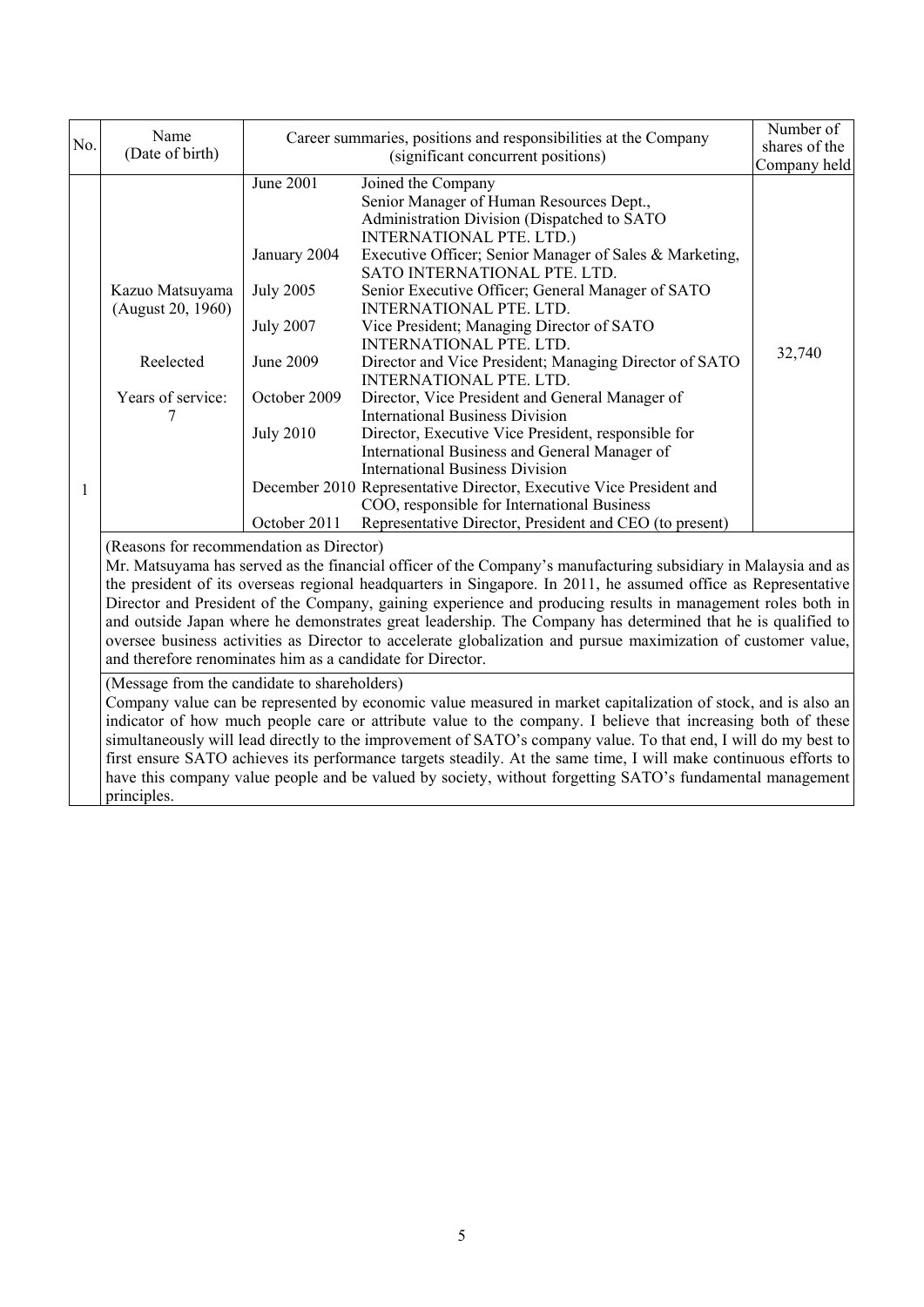| No.            | Name<br>(Date of birth)                                                                                                                                                                                                                                                                                                                                                                                                                                                                              |                                                                                                                                                       | Career summaries, positions and responsibilities at the Company<br>(significant concurrent positions)                                                                                                                                                                                                                                                                                                                                                                                                                                                                        | Number of<br>shares of the<br>Company held |
|----------------|------------------------------------------------------------------------------------------------------------------------------------------------------------------------------------------------------------------------------------------------------------------------------------------------------------------------------------------------------------------------------------------------------------------------------------------------------------------------------------------------------|-------------------------------------------------------------------------------------------------------------------------------------------------------|------------------------------------------------------------------------------------------------------------------------------------------------------------------------------------------------------------------------------------------------------------------------------------------------------------------------------------------------------------------------------------------------------------------------------------------------------------------------------------------------------------------------------------------------------------------------------|--------------------------------------------|
|                | Koichi Nishida<br>(December 10, 1958)<br>Reelected<br>Years of service:<br>15                                                                                                                                                                                                                                                                                                                                                                                                                        | March 1981<br>February 1998<br>April 1999<br>June 2001<br>June 2002<br>June 2003<br>June 2005<br>April 2006<br>June 2007<br>October 2011<br>June 2012 | Joined the Company<br>Senior Manager of System Service Dept., CS Division<br>General Manager of CS Division<br>Director and General Manager of CS Division<br>Director, responsible for Production in Malaysia<br>Director and Senior Executive Officer, responsible for<br>Production in Malaysia<br>Director and Vice President, responsible for Overseas<br>Production<br>Director and Vice President, responsible for Overseas<br>Production and Purchase<br>Representative Director, President and CEO<br>Representative Director and Chairman<br>Director (to present) | 39,085                                     |
| $\overline{2}$ | (Reasons for recommendation as Director)<br>Mr. Nishida has headed the Company's customer service division and served as the president of its Malaysian<br>and Vietnamese manufacturing subsidiaries, and subsequently Representative Director and President/Chairman of<br>the Company for five years from 2007. Since 2012, he has been making efforts in shaping global governance<br>across the company and managing the creation and protection of intellectual property to improve the company |                                                                                                                                                       |                                                                                                                                                                                                                                                                                                                                                                                                                                                                                                                                                                              |                                            |

value in his role as executive for intellectual property. The Company has determined that he is qualified to oversee business activities as Director to accelerate globalization and pursue maximization of customer value,

SATO Group seeks to be a value-creating company that is useful to society and trusted by its customers. As such, I have taken charge of intellectual production activities for improving our technical competitiveness and activities aimed at the development of the Auto-ID systems industry. And as company value becomes increasingly important, I also have been promoting the creation of new values for the sustainable development of SATO Group. I will monitor governance of the Company from within, and work in consideration of delivering returns to

shareholders, employees, society, and the company under proper business management.

and therefore renominates him as a candidate for Director.

(Message from the candidate to shareholders)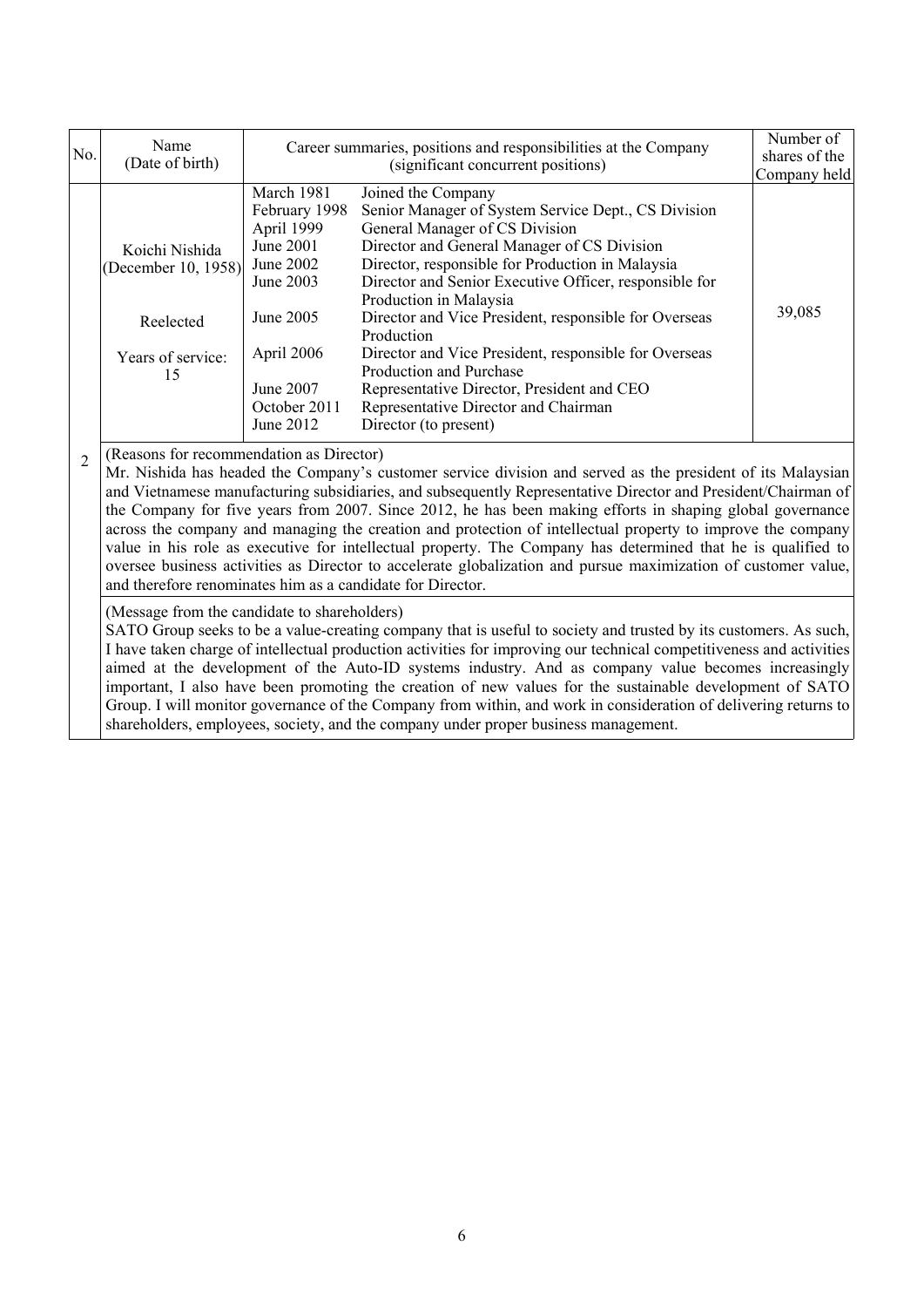| No. | Name<br>(Date of birth)                                                      |                                                                                                                                                                                      | Career summaries, positions and responsibilities at the Company<br>(significant concurrent positions)                                                                                                                                                                                                                                                                                                                                                                                                                                                                                                                                                                                                                                                                                   | Number of<br>shares of the<br>Company held |
|-----|------------------------------------------------------------------------------|--------------------------------------------------------------------------------------------------------------------------------------------------------------------------------------|-----------------------------------------------------------------------------------------------------------------------------------------------------------------------------------------------------------------------------------------------------------------------------------------------------------------------------------------------------------------------------------------------------------------------------------------------------------------------------------------------------------------------------------------------------------------------------------------------------------------------------------------------------------------------------------------------------------------------------------------------------------------------------------------|--------------------------------------------|
| 3   | Ikuo Dobashi<br>(September 21, 1955)<br>Reelected<br>Years of service:<br>11 | October 1980<br>April 1999<br>June 2002<br>June 2003<br>June 2005<br>June 2007<br>October 2007<br>June 2011<br>October 2011<br>April 2012<br>June 2012<br>October 2013<br>April 2014 | Joined the Company<br>Senior Manager of Printer Sales Promotion Dept., Sales<br><b>Division</b><br>General Manager of CS Division<br>Senior Executive Officer and General Manager of Sales<br>Division<br>Director, Vice President and General Manager of Sales<br>Division<br>Representative Director, Executive Vice President, COO<br>(responsible for Domestic Business), and General<br>Manager of Sales Division<br>Representative Director, Executive Vice President and<br>COO<br>Director and Chairman<br>Director and Vice Chairman<br>Director and Vice Chairman, responsible for Europe<br><b>Business</b><br>Director, responsible for Europe Business; Director and<br>Chairman of SATO CORPORATION<br>Director, responsible for Europe Business<br>Director (to present) | 26,266                                     |
|     | (Reasons for recommendation as Director)                                     |                                                                                                                                                                                      |                                                                                                                                                                                                                                                                                                                                                                                                                                                                                                                                                                                                                                                                                                                                                                                         |                                            |

Mr. Dobashi has headed the Company's domestic sales division where he succeeded in building a strong sales structure, and served as Representative Director and Executive Vice President of the Company for four years from 2007. From 2012, he served as Director and Chairman of the Company's sales regional headquarters in Europe for one year, making such achievements as enhancing the sales structure in Europe and reaching profitability. The Company has determined that he is qualified to oversee business activities as Director to accelerate globalization and pursue maximization of customer value, and therefore renominates him as a candidate for Director.

(Message from the candidate to shareholders)

Our vision is to become the leader in the Auto-ID solutions industry worldwide and a company with strong presence around the world. In fiscal year 2016, we will return to the basics of our business founding, leveraging the DNA of SATO we have inherited to deliver solution proposals based on information that can only be gained in customer fields and work as one toward becoming the company we envision. I will continue to embrace constant changes while promoting business expansion, advances into new fields, and globalization.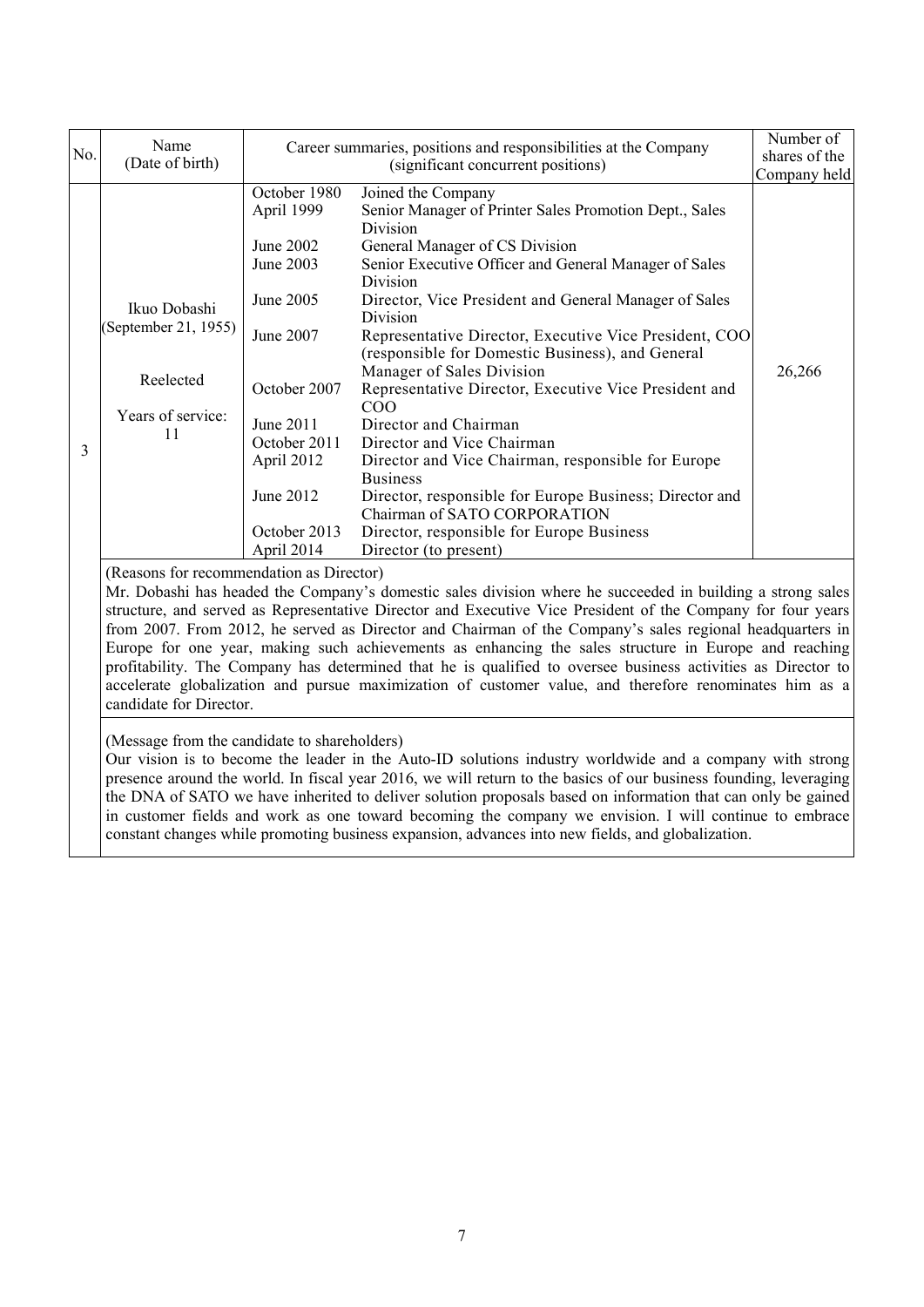| No. | Name<br>(Date of birth)                                                     |                                                                                                                                         | Career summaries, positions and responsibilities at the Company<br>(significant concurrent positions)                                                                                                                                                                                                                                                                                                                                                                                                                                                                                                                                                                                                                                                                                                                | Number of<br>shares of the<br>Company held |
|-----|-----------------------------------------------------------------------------|-----------------------------------------------------------------------------------------------------------------------------------------|----------------------------------------------------------------------------------------------------------------------------------------------------------------------------------------------------------------------------------------------------------------------------------------------------------------------------------------------------------------------------------------------------------------------------------------------------------------------------------------------------------------------------------------------------------------------------------------------------------------------------------------------------------------------------------------------------------------------------------------------------------------------------------------------------------------------|--------------------------------------------|
| 4   | Tatsuo Narumi<br>(February 24, 1952)<br>Reelected<br>Years of service:<br>8 | August 2000<br>April 2001<br>May 2003<br>June 2003<br>October 2005<br>January 2006<br><b>July 2007</b><br>June 2008<br><b>July 2009</b> | Joined the Company<br>Senior Manager of Secretary's Office<br>Senior Manager of Human Resources Dept.,<br><b>Administration Division</b><br>Senior Manager of Planning Dept., Corporate Planning and<br><b>Administration Division</b><br>Executive Officer and Senior Manager of Planning Dept.,<br>Corporate Planning and Administration Division<br>Executive Officer, General Manager of Corporate Planning<br>and Administration Division and Senior Manager of<br>Planning Dept.<br>Senior Executive Officer and General Manager of<br>Corporate Planning and Administration Division<br>Vice President and General Manager of Corporate Planning<br>and Administration Division<br>Director, Vice President and General Manager of Corporate<br>Planning and Administration Division<br>Director (to present) | 22,366                                     |

(Reasons for recommendation as Director)

Mr. Narumi has headed the Corporate Planning Division of the Company, during which period he also served as Executive Officer for six years. Since he became Director in 2008, he has worked to enhance our global business base from the corporate planning aspect, and to enhance our governance structure in sales group companies starting 2015. The Company has determined that he is qualified to oversee business activities as Director to accelerate globalization and pursue maximization of customer value, and therefore renominates him as a candidate for Director.

(Message from the candidate to shareholders)

As a Director not serving as executive member, I will concentrate on improving the function of the Board of Directors along with our External Directors who have a wealth of knowledge for governance enhancement and long-term company value creation. For our domestic sales companies, I am committed to making constitutional reforms so that we can contribute to improving the company value of our customers as their most trusted solution partner. I aim to realize a strong company that can continuously achieve performance targets, and will strive to meet the expectations of all our shareholders.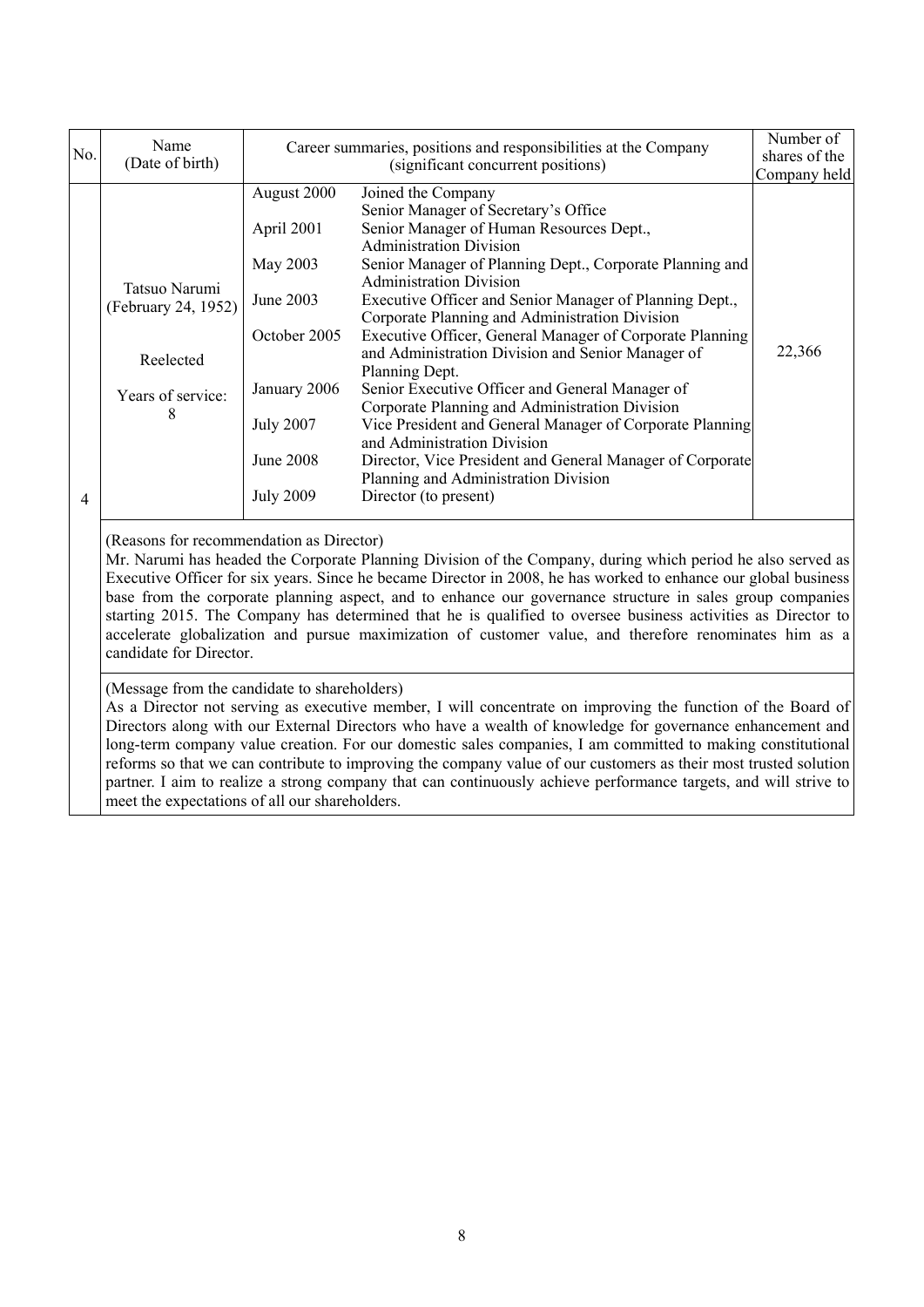| No. | Name<br>(Date of birth)                                                                                                                                                                                                                                                                                                                                                                            |                                                                                                                                                           | Career summaries, positions and responsibilities at the Company<br>(significant concurrent positions)                                                                                                                                                                                                                                                                                                                                                                                                                                                                                                                                                                                               | Number of<br>shares of the<br>Company held |
|-----|----------------------------------------------------------------------------------------------------------------------------------------------------------------------------------------------------------------------------------------------------------------------------------------------------------------------------------------------------------------------------------------------------|-----------------------------------------------------------------------------------------------------------------------------------------------------------|-----------------------------------------------------------------------------------------------------------------------------------------------------------------------------------------------------------------------------------------------------------------------------------------------------------------------------------------------------------------------------------------------------------------------------------------------------------------------------------------------------------------------------------------------------------------------------------------------------------------------------------------------------------------------------------------------------|--------------------------------------------|
| 5   | Ken Suzuki<br>(June 11, 1948)<br>Reelected<br>Independent Officer<br>Candidate for<br><b>External Director</b><br>Years of service:<br>14                                                                                                                                                                                                                                                          | February 1974<br>April 1983<br>April 1994<br>June 2002<br>June 2005<br>September 2006<br>October 2008<br>April 2009<br>May 2013<br>June 2015<br>June 2015 | Joined Suzuhiko Co., Ltd. (VITAL-NET, Inc. at present)<br>Managing Director of SUN-S Inc. (VITAL-NET, Inc. at<br>present)<br>Representative Director and President of SUN-S Inc.<br>Director of the Company (to present)<br>Representative Director, President and CEO of<br>VITAL-NET Inc.<br>Outside Director of HOKUYAKU TAKEYAMA<br>Holdings, Inc. (to present)<br>Outside Director of Forest Holdings Inc. (to present)<br>Representative Director and President of VITAL KSK<br>HOLDINGS, INC.<br>Chairman of The Federation of Japan Pharmaceutical<br>Wholesalers Association (to present)<br>Chairman of VITAL-NET, Inc. (to present)<br>Chairman of VITAL KSK HOLDINGS, INC. (to present) | 5,256                                      |
|     | (Reasons for recommendation as Director)<br>Mr. Suzuki possesses extensive experience and broad insights in managing business operations, tapping into them<br>actively to offer wide-ranging opinions and recommendations during deliberations of business-critical matters at<br>the Board of Directors' meetings. The Company has determined that he is qualified to drive sustainable business |                                                                                                                                                           |                                                                                                                                                                                                                                                                                                                                                                                                                                                                                                                                                                                                                                                                                                     |                                            |

management globally as Director, and therefore renominates him as a candidate for External Director.

(Message from the candidate to shareholders)

SATO Group is expanding its global business activities based on its corporate philosophy "to contribute towards a better and more sustainable world." Moving forward, I hope to make use of my experience and insights as corporate executive to help the SATO business grow even more stably and improve its company value to benefit society, employees, and shareholders. Furthermore, I will do my best, as External Director, to make sure that the corporate governance function of SATO Group works effectively.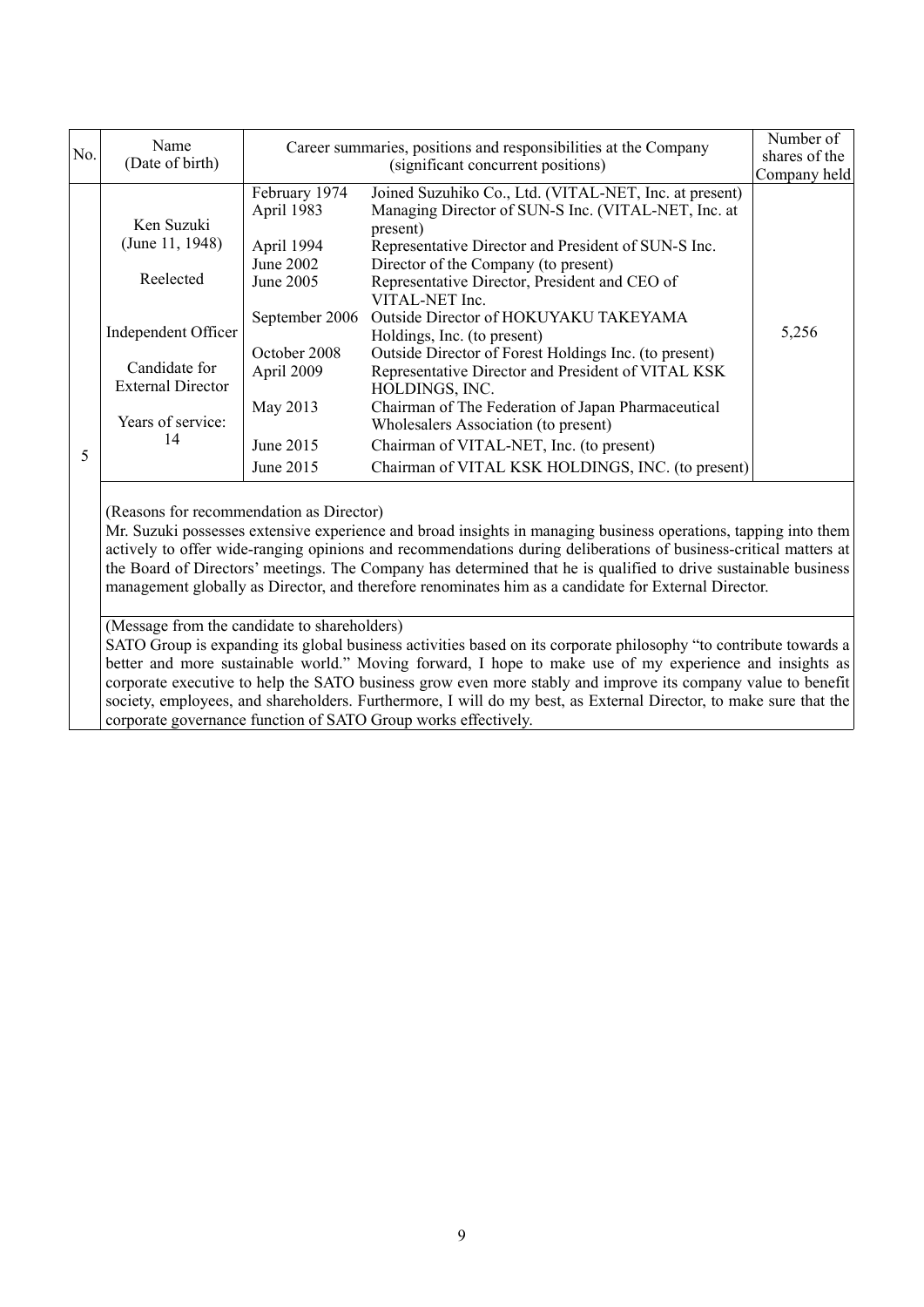|     | Name                                                                                                                                                                                                                                                                                                                                                                                                                                                                                                            |                                                                                                                                         | Career summaries, positions and responsibilities at the Company                                                                                                                                                                                                                                                                                                                                                                                                                                                                                                                                                                                                                                                                                                         | Number of     |  |  |
|-----|-----------------------------------------------------------------------------------------------------------------------------------------------------------------------------------------------------------------------------------------------------------------------------------------------------------------------------------------------------------------------------------------------------------------------------------------------------------------------------------------------------------------|-----------------------------------------------------------------------------------------------------------------------------------------|-------------------------------------------------------------------------------------------------------------------------------------------------------------------------------------------------------------------------------------------------------------------------------------------------------------------------------------------------------------------------------------------------------------------------------------------------------------------------------------------------------------------------------------------------------------------------------------------------------------------------------------------------------------------------------------------------------------------------------------------------------------------------|---------------|--|--|
| No. | (Date of birth)                                                                                                                                                                                                                                                                                                                                                                                                                                                                                                 |                                                                                                                                         | (significant concurrent positions)                                                                                                                                                                                                                                                                                                                                                                                                                                                                                                                                                                                                                                                                                                                                      | shares of the |  |  |
|     |                                                                                                                                                                                                                                                                                                                                                                                                                                                                                                                 |                                                                                                                                         |                                                                                                                                                                                                                                                                                                                                                                                                                                                                                                                                                                                                                                                                                                                                                                         | Company held  |  |  |
| 6   | Yuko Tanaka<br>(January 30, 1952)<br>Reelected<br>Independent Officer<br>Candidate for<br><b>External Director</b><br>Years of service:<br>12                                                                                                                                                                                                                                                                                                                                                                   | April 1980<br>April 1983<br>April 1986<br>April 1991<br>April 1993<br>April 2003<br>June 2004<br>April 2007<br>April 2010<br>April 2012 | Full-time Lecturer at 1st Faculty of Liberal Arts of Hosei<br>University<br>Assistant Professor at 1st Faculty of Liberal Arts of Hosei<br>University<br>Exchange research worker at Beijing University<br>Professor at 1st Faculty of Liberal Arts of Hosei University<br>Overseas research worker of the University of Oxford<br>Professor at the Department of Media and Communication<br>Studies, Faculty of Social Sciences, Hosei University (to<br>present)<br>Director of the Company (to present)<br>Professor at International Japan-Studies Institute (graduate<br>school), Hosei University (to present)<br>President of International Japan-Studies Institute (graduate<br>school), Hosei University<br>Dean, Faculty of Social Sciences, Hosei University | 2,870         |  |  |
|     |                                                                                                                                                                                                                                                                                                                                                                                                                                                                                                                 | April 2014                                                                                                                              | President of Hosei University (to present)                                                                                                                                                                                                                                                                                                                                                                                                                                                                                                                                                                                                                                                                                                                              |               |  |  |
|     | (Reasons for recommendation as Director)<br>Ms. Tanaka possesses extensive experience and broad insights as university professor and president, tapping into<br>them actively to make statements during deliberations at the Board of Directors' meetings and offer opinions and<br>suggestions on diversity management. The Company has determined that she is qualified to drive sustainable<br>business management globally as Director, and therefore renominates her as a candidate for External Director. |                                                                                                                                         |                                                                                                                                                                                                                                                                                                                                                                                                                                                                                                                                                                                                                                                                                                                                                                         |               |  |  |
|     | (Message from the candidate to shareholders)                                                                                                                                                                                                                                                                                                                                                                                                                                                                    |                                                                                                                                         |                                                                                                                                                                                                                                                                                                                                                                                                                                                                                                                                                                                                                                                                                                                                                                         |               |  |  |
|     |                                                                                                                                                                                                                                                                                                                                                                                                                                                                                                                 |                                                                                                                                         | SATO HOLDINGS has established itself as a fair and trustworthy company, having won the Japan's Most                                                                                                                                                                                                                                                                                                                                                                                                                                                                                                                                                                                                                                                                     |               |  |  |
|     |                                                                                                                                                                                                                                                                                                                                                                                                                                                                                                                 |                                                                                                                                         | Cherished Companies award this year. It is my wish that SATO can be recognized equally at the global level in                                                                                                                                                                                                                                                                                                                                                                                                                                                                                                                                                                                                                                                           |               |  |  |
|     |                                                                                                                                                                                                                                                                                                                                                                                                                                                                                                                 |                                                                                                                                         | future. Recently many students are reviewing potential employers with an international perspective, while                                                                                                                                                                                                                                                                                                                                                                                                                                                                                                                                                                                                                                                               |               |  |  |
|     |                                                                                                                                                                                                                                                                                                                                                                                                                                                                                                                 |                                                                                                                                         | talented non-Japanese students in Japan are also hoping to find employment locally. In order to secure our share                                                                                                                                                                                                                                                                                                                                                                                                                                                                                                                                                                                                                                                        |               |  |  |
|     |                                                                                                                                                                                                                                                                                                                                                                                                                                                                                                                 |                                                                                                                                         | in the global market, I will further promote gender and cultural diversity, and strive to increase the Company's                                                                                                                                                                                                                                                                                                                                                                                                                                                                                                                                                                                                                                                        |               |  |  |
|     | enterprise quality.                                                                                                                                                                                                                                                                                                                                                                                                                                                                                             |                                                                                                                                         |                                                                                                                                                                                                                                                                                                                                                                                                                                                                                                                                                                                                                                                                                                                                                                         |               |  |  |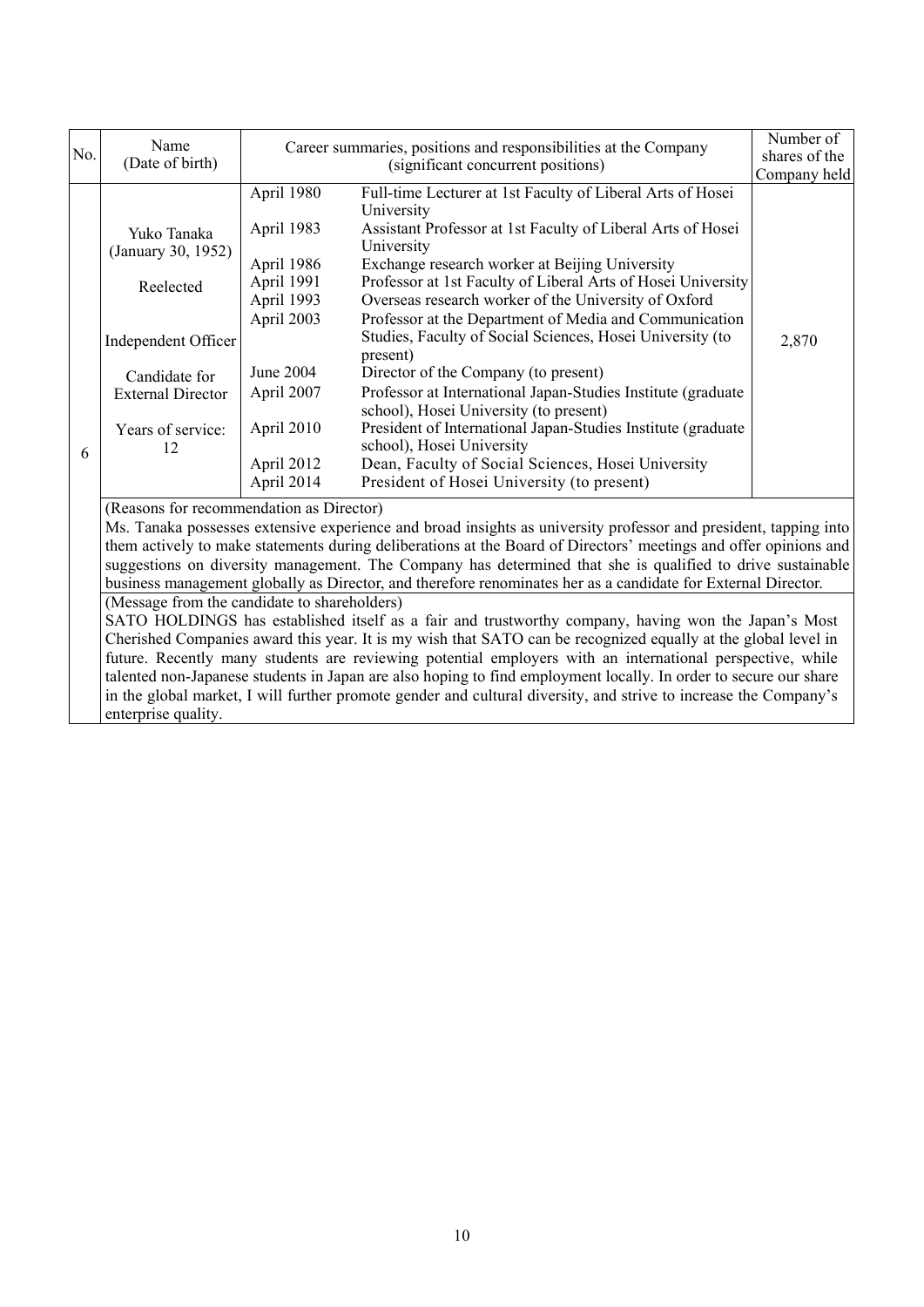| No. | Name<br>(Date of birth)                                                                                                                                                                                                                                                                                                                                                                                                                                                                                                                                                                                                                                                                                                                                                                                                                                                   |                                                                                                                                                                          | Career summaries, positions and responsibilities at the Company<br>(significant concurrent positions)                                                                                                                                                                                                                                                                                                                                                                                                                                                                                                                                                                               | Number of<br>shares of the<br>Company held |  |
|-----|---------------------------------------------------------------------------------------------------------------------------------------------------------------------------------------------------------------------------------------------------------------------------------------------------------------------------------------------------------------------------------------------------------------------------------------------------------------------------------------------------------------------------------------------------------------------------------------------------------------------------------------------------------------------------------------------------------------------------------------------------------------------------------------------------------------------------------------------------------------------------|--------------------------------------------------------------------------------------------------------------------------------------------------------------------------|-------------------------------------------------------------------------------------------------------------------------------------------------------------------------------------------------------------------------------------------------------------------------------------------------------------------------------------------------------------------------------------------------------------------------------------------------------------------------------------------------------------------------------------------------------------------------------------------------------------------------------------------------------------------------------------|--------------------------------------------|--|
| 7   | Ryoji Itoh<br>(January 14, 1952)<br>Reelected<br>Independent Officer<br>Candidate for<br><b>External Director</b><br>Years of service:                                                                                                                                                                                                                                                                                                                                                                                                                                                                                                                                                                                                                                                                                                                                    | <b>July 1979</b><br>January 1984<br><b>June 1988</b><br>May 2000<br>January 2001<br>April 2006<br><b>June 2008</b><br>May 2012<br>January 2013<br>June 2014<br>June 2014 | Joined McKinsey & Company<br>Partner of McKinsey & Company<br>Director, responsible for Product Development of UCC<br>UESHIMA COFFEE CO., LTD.<br>September 1990 Representative Director of Schroder Ventures K.K.<br>Project Professor at the Graduate School of Media and<br>Governance, Keio University (to present)<br>President of Bain & Company Japan, Inc.<br>Representative Director of PLANET PLAN. CO., LTD (to<br>present)<br>Director of the Company<br>External Director of RENOWN INCORPORATED<br>Representative Director of El Sol Business Advisor<br>Corporation<br>Director of the Company (to present)<br>Outside Director of Miraca Holdings Inc. (to present) | 972                                        |  |
|     | (Reasons for recommendation as Director)<br>Mr. Itoh possesses extensive experience and broad insights as corporate executive and graduate school professor,<br>tapping into them actively to offer opinions and recommendations on business-critical matters during<br>deliberations at the Board of Directors' meetings with the awareness of enhancing SATO's governance structure.<br>The Company has determined that he is qualified to drive sustainable business management globally as Director,<br>and therefore renominates him as a candidate for External Director.<br>(Message from the candidate to shareholders)<br>As the IoT society progresses at the global level, I believe the SATO Group's social mission to fill in "The Last"<br>Inch" will grow increasingly important. I will work to spread this corporate identity worldwide to contribute to |                                                                                                                                                                          |                                                                                                                                                                                                                                                                                                                                                                                                                                                                                                                                                                                                                                                                                     |                                            |  |

industry developments, ensuring that that it will translate to increased shareholder value by maintaining and strengthening a fair governance structure from an independent standpoint to achieve further growth for SATO.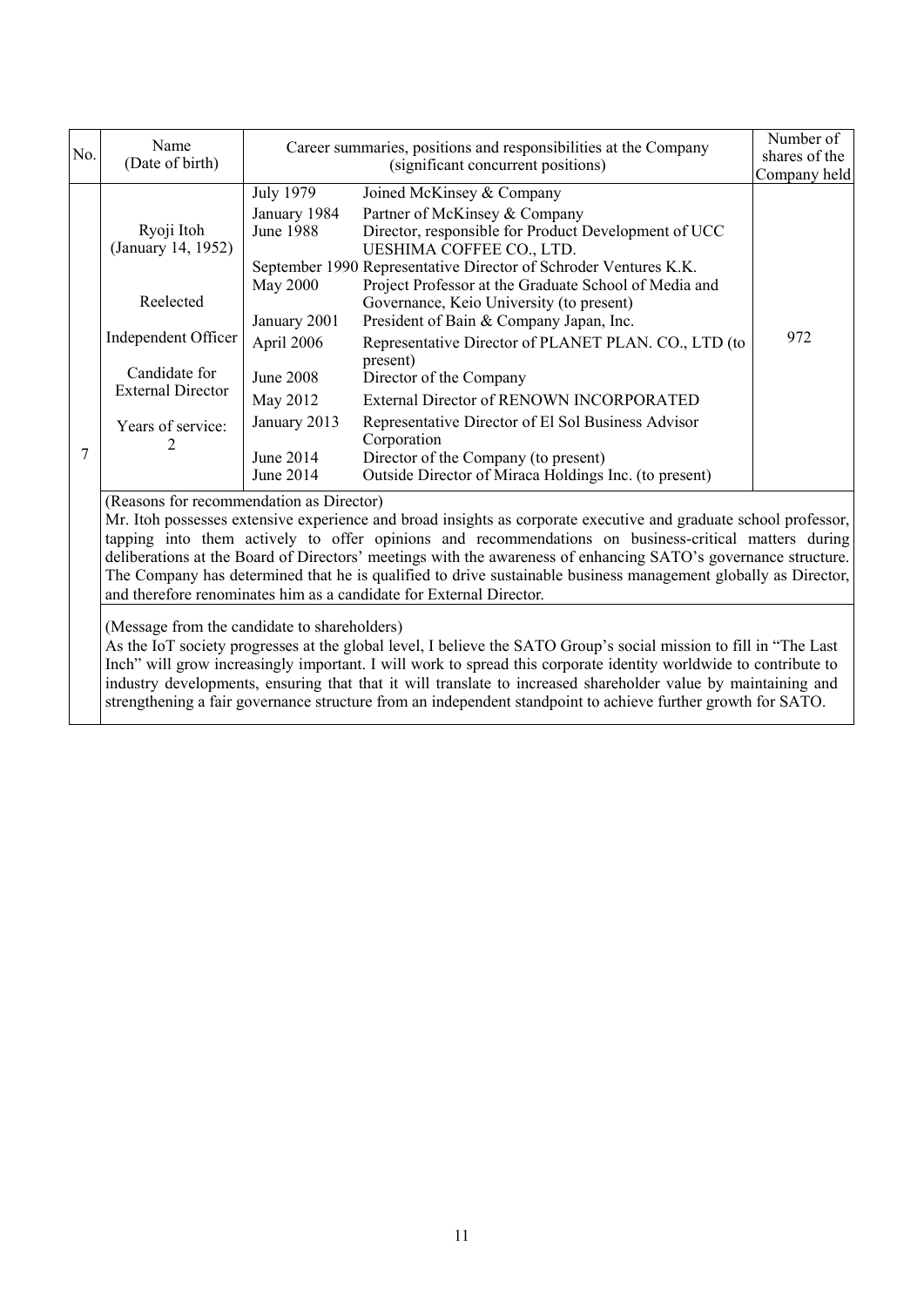| No. | Name<br>(Date of birth)                                                                                                                                                                                                                                                                                                                                                                                                                                                                                                                                                                                                                                                                                                                                                                                                                                                                                                                                                                                  |                                                                                                                                                            | Career summaries, positions and responsibilities at the Company<br>(significant concurrent positions)                                                                                                                                                                                                                                                                                                                                                                                                                                                                                                                                                                                                                               | Number of<br>shares of the<br>Company held |
|-----|----------------------------------------------------------------------------------------------------------------------------------------------------------------------------------------------------------------------------------------------------------------------------------------------------------------------------------------------------------------------------------------------------------------------------------------------------------------------------------------------------------------------------------------------------------------------------------------------------------------------------------------------------------------------------------------------------------------------------------------------------------------------------------------------------------------------------------------------------------------------------------------------------------------------------------------------------------------------------------------------------------|------------------------------------------------------------------------------------------------------------------------------------------------------------|-------------------------------------------------------------------------------------------------------------------------------------------------------------------------------------------------------------------------------------------------------------------------------------------------------------------------------------------------------------------------------------------------------------------------------------------------------------------------------------------------------------------------------------------------------------------------------------------------------------------------------------------------------------------------------------------------------------------------------------|--------------------------------------------|
| 8   | Mitsuaki Shimaguchi<br>(March 31, 1942)<br>Reelected<br>Independent Officer<br>Candidate for<br><b>External Director</b><br>Years of service:                                                                                                                                                                                                                                                                                                                                                                                                                                                                                                                                                                                                                                                                                                                                                                                                                                                            | April 1987<br><b>June 1998</b><br>June 2002<br>March 2006<br>May 2006<br>April 2007<br>April 2007<br>February 2009<br>April 2012<br>June 2014<br>June 2014 | Professor at Graduate School of Business Administration,<br>Keio University<br>Outside Corporate Auditor of Ishii Food Corporation<br>Outside Director of Eisai Co., Ltd.<br>External Director of Lion Corporation<br>External Director of BELLSYSTEM24, Inc.<br>Professor Emeritus of Keio University (to present)<br>Professor at Hosei Business School of Innovation<br>Management, Hosei University<br>September 2007 President of Japan Marketing Association (to present)<br>Outside Corporate Auditor of Suntory Holdings Limited<br>Professor at Graduate School of Business Innovation,<br>Kaetsu University (to present)<br>Director of the Company (to present)<br>Outside Director of Sanrio Company, Ltd. (to present) | 735                                        |
|     | (Reasons for recommendation as Director)<br>Mr. Shimaguchi possesses extensive knowledge and experience in the marketing field and deep insights as a<br>university professor, tapping into them actively to offer opinions and recommendations on business-critical<br>matters during deliberations at the Board of Directors' meetings from the perspective of improving the company<br>value of SATO Group as a whole. The Company has determined that he is qualified to drive sustainable business<br>management globally as Director, and therefore renominates him as a candidate for External Director.<br>(Message from the candidate to shareholders)<br>It is said that the overall value of good-standing companies is judged from the outside by high customer<br>satisfaction and social reputation, and judged from the inside by high employee satisfaction and economic<br>achievements. If SATO Group improves such ratings from its outside and inside to become even more innovative |                                                                                                                                                            |                                                                                                                                                                                                                                                                                                                                                                                                                                                                                                                                                                                                                                                                                                                                     |                                            |

achievements. If SATO Group improves such ratings from its outside and inside to become even more innovative and outstanding, it will be able to also increase its shareholder value further. As External Director, I hope to speak from a unbiased, critical yet receptive viewpoint to contribute toward improving the overall company value of SATO Group.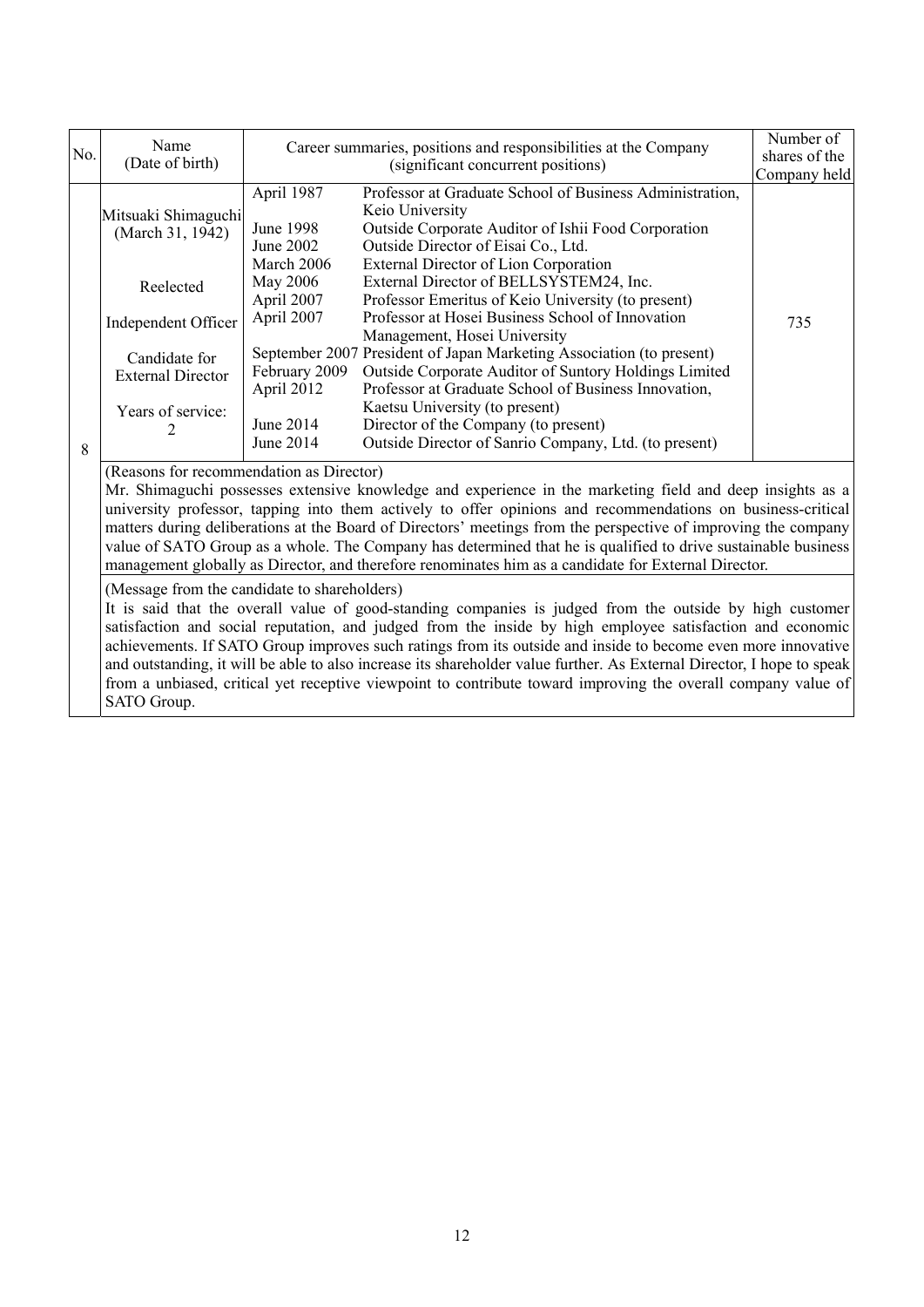| No. | Name<br>(Date of birth)                                                                                                                                                                                                                                                                                                                                                                                                                                                                                                                 |                                                                                                                                                                                             | Career summaries, positions and responsibilities at the Company<br>(significant concurrent positions)                                                                                                                                                                                                                                                                                                                                                                                                                                                                                                                                                                                                                                                                                                                               | Number of<br>shares of the<br>Company held |  |
|-----|-----------------------------------------------------------------------------------------------------------------------------------------------------------------------------------------------------------------------------------------------------------------------------------------------------------------------------------------------------------------------------------------------------------------------------------------------------------------------------------------------------------------------------------------|---------------------------------------------------------------------------------------------------------------------------------------------------------------------------------------------|-------------------------------------------------------------------------------------------------------------------------------------------------------------------------------------------------------------------------------------------------------------------------------------------------------------------------------------------------------------------------------------------------------------------------------------------------------------------------------------------------------------------------------------------------------------------------------------------------------------------------------------------------------------------------------------------------------------------------------------------------------------------------------------------------------------------------------------|--------------------------------------------|--|
| 9   | Hideo Yamada<br>(January 23, 1952)<br>Reelected<br>Independent Officer<br>Candidate for<br><b>External Director</b><br>Years of service:                                                                                                                                                                                                                                                                                                                                                                                                | March 1984<br>April 1984<br>October 1992<br>May 1998<br>June 2004<br>March 2006<br>June 2007<br>June 2007<br>March 2009<br>April 2010<br>April 2014<br>April 2014<br>June 2015<br>June 2015 | Graduated from the Legal Training and Research Institute<br>Registered as an attorney (Daini Tokyo Bar Association)<br>President of Yamada Hideo Law Office (Yamada & Ozaki<br>Law Office at present) (to present)<br>Outside Corporate Auditor of Taiyo Chemical Industry<br>Co., Ltd. (to present)<br>Director of the Company<br>Outside Director of Lion Corporation (to present)<br>Outside Corporate Auditor of Ishii Food Co., Ltd.<br>Outside Corporate Auditor of MIKUNI CORPORATION<br>Outside Director of Hulic Co., Ltd. (to present)<br>Executive Governor of Japan Federation of Bar<br>Associations<br>Vice president of Japan Federation of Bar Associations<br>President of Daini Tokyo Bar Association<br>President of Akiko Tachibana Memorial Foundation<br>(to present)<br>Director of the Company (to present) | 577                                        |  |
|     | (Reasons for recommendation as Director)<br>Mr. Yamada possesses extensive experience and broad insights as a lawyer, tapping into them actively to offer<br>opinions and recommendations on business-critical matters during deliberations at the Board of Directors'<br>meetings from the perspective of meeting stakeholders' expectations. The Company has determined that he is<br>qualified to drive sustainable business management globally as Director, and therefore renominates him as a<br>candidate for External Director. |                                                                                                                                                                                             |                                                                                                                                                                                                                                                                                                                                                                                                                                                                                                                                                                                                                                                                                                                                                                                                                                     |                                            |  |
|     | (Message from the candidate to shareholders)<br>I have been with SATO Group for over 10 years, and in recent years, the range of its business activities has<br>grown very extensive and diverse. With the increasing trend of globalization, I feel that External Directors have<br>heavier responsibilities than ever before. Especially from my profession as a lawyer, I aim to speak out actively                                                                                                                                  |                                                                                                                                                                                             |                                                                                                                                                                                                                                                                                                                                                                                                                                                                                                                                                                                                                                                                                                                                                                                                                                     |                                            |  |

heavier responsibilities than ever before. Especially from my profession as a lawyer, I aim to speak out actively in the Board of Directors' meetings from the perspective of legal compliance and risk management as a "better safe than sorry" approach to prevent corporate scandals for the growing SATO Group. Additionally, from the perspective of diversity, I hope to make proposals regarding the active recruitment of female or veteran employees.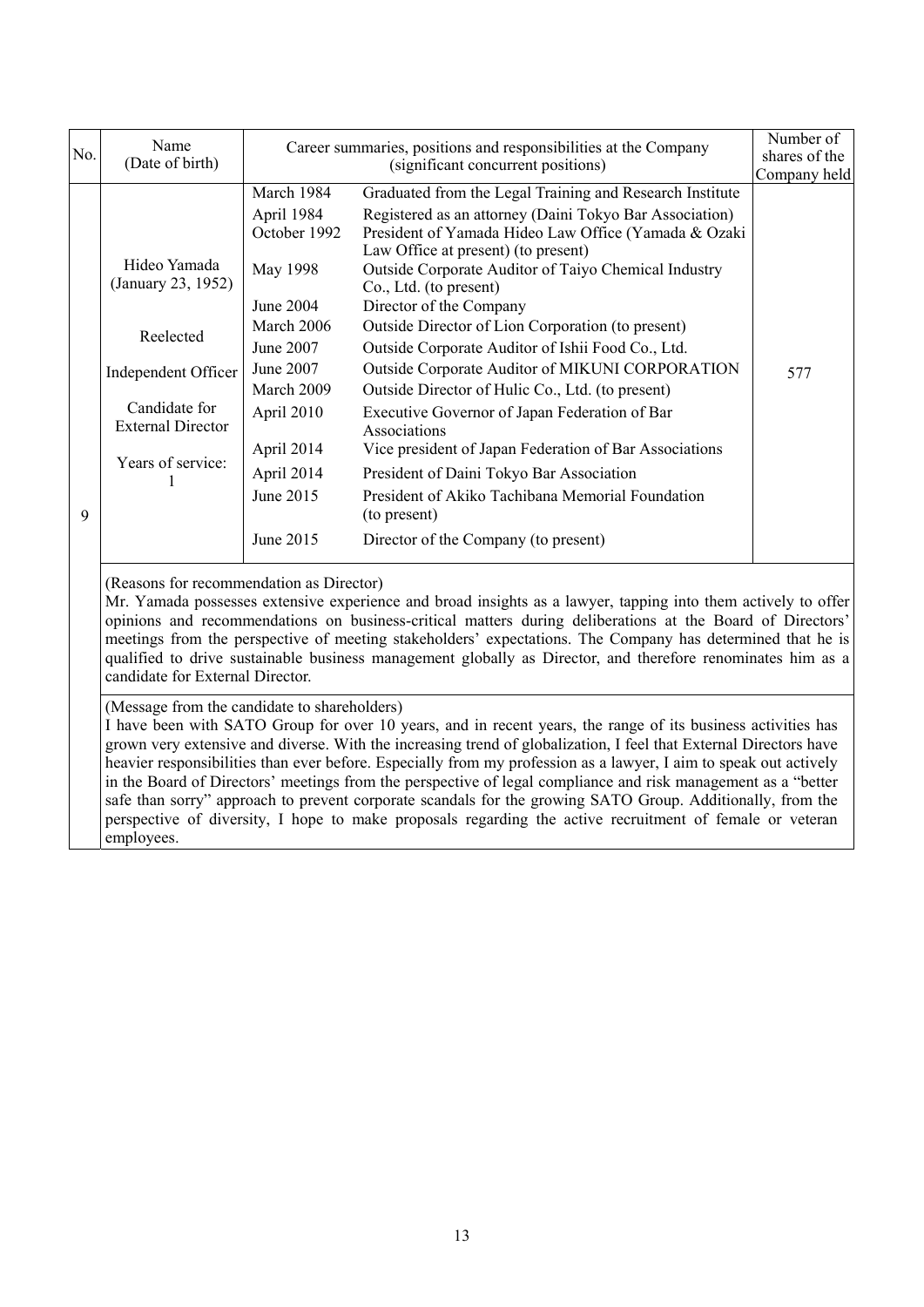| No. | Name<br>(Date of birth)                            | Career summaries, positions and responsibilities at the Company<br>(significant concurrent positions)           |                                                                                                                                                                                                                                                                                                                                                                                                                                                                                                       | Number of<br>shares of the<br>Company held |
|-----|----------------------------------------------------|-----------------------------------------------------------------------------------------------------------------|-------------------------------------------------------------------------------------------------------------------------------------------------------------------------------------------------------------------------------------------------------------------------------------------------------------------------------------------------------------------------------------------------------------------------------------------------------------------------------------------------------|--------------------------------------------|
|     | Ryutaro Kotaki<br>(July 16, 1964)<br>Newly elected | February 1988<br><b>July 2007</b><br>October 2011<br>April 2012<br>April 2013<br><b>July 2014</b><br>April 2016 | Joined the Company<br>Executive Officer and Senior Manager of Printer Sales<br>Promotion Dept., Sales Division<br>Executive Officer; Director and General Manager of<br>Domestic Sales Dept., SATO CORPORATION<br>Executive Officer; President of SATO TECHNO LAB<br>CO., LTD.<br>Senior Executive Officer; President of SATO<br>TECHNOLOGY CO., LTD.<br>Vice President; President of SATO TECHNOLOGY CO.,<br>LTD.<br>Executive Vice President and COO; President of SATO<br>CORPORATION (to present) | 12,510                                     |
| 10  | (Reasons for recommendation as Director)           |                                                                                                                 | Mr. Kotaki has held key positions in the Company's Japanese sales company and the president role of its R&D<br>business company, during which period he also served as Executive Officer for nine years expanding sales in<br>Japan and improving product development processes. In April 2016, he took office as the Company's Vice                                                                                                                                                                  |                                            |

President and Chief Operating Officer and as the president of SATO CORPORATION, its Japanese sales company, he will be driving domestic businesses to also support the global expansion of customers. The Company has determined that he is qualified to oversee business activities as Director to accelerate globalization and pursue maximization of customer value, and therefore nominates him as a new candidate for Director.

(Message from the candidate to shareholders)

I sincerely appreciate our shareholders' support for SATO Group. In my new dual roles, I will manage our business to put customer value first so that we can continue to be the most trusted company for customers, while also working towards the establishment of a sustainable revenue base for our Japanese business, the cornerstone of SATO Group.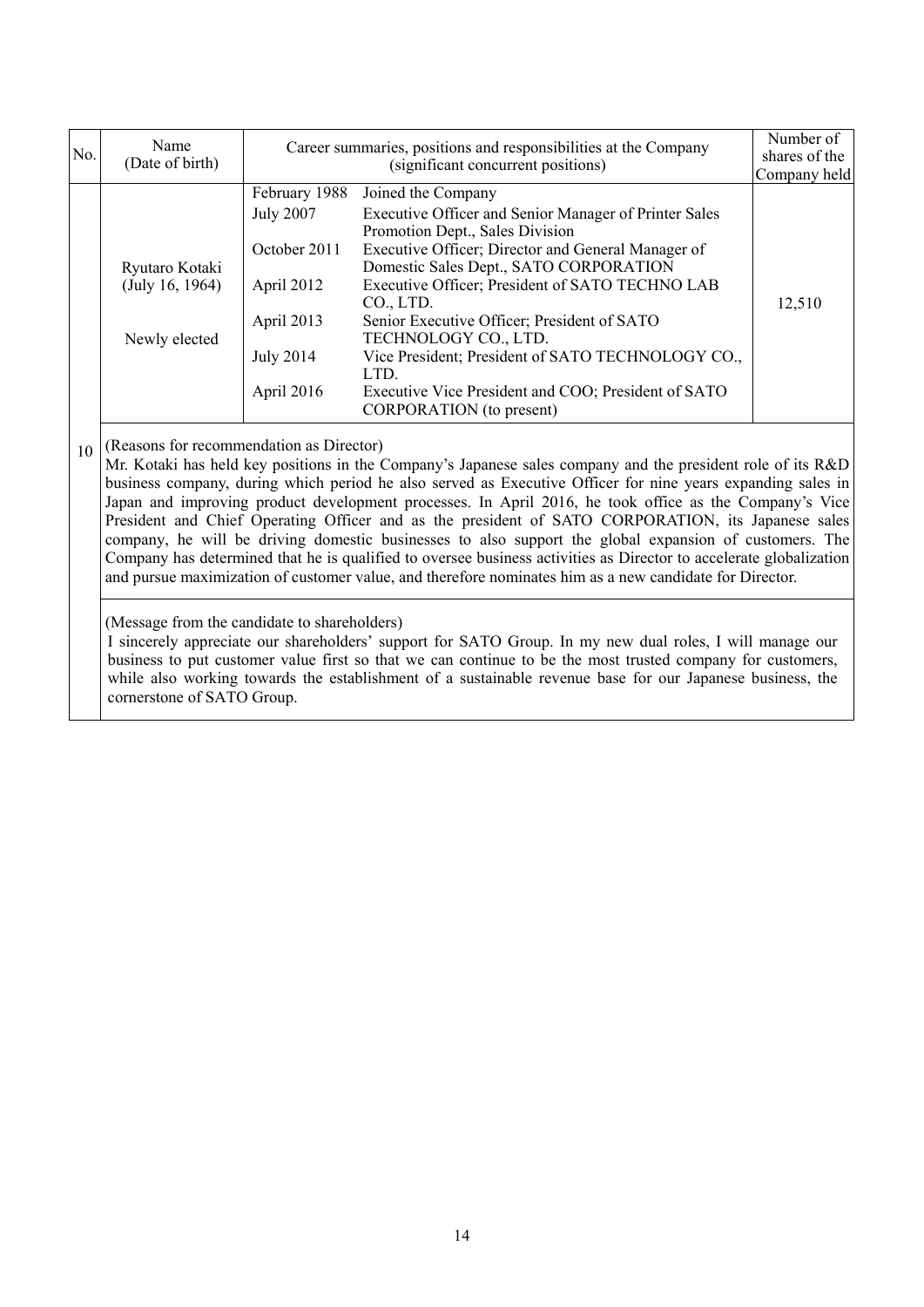| Name<br>No.<br>(Date of birth)                                                                                                                                        | Career summaries, positions and responsibilities at the Company                                                                                                                         | Number of<br>shares of the<br>Company held                                                                                                                                                                                                                                                                                                                                                                                                                                                                                                                                                                                                                                                                                                                                                                                                                                                   |          |
|-----------------------------------------------------------------------------------------------------------------------------------------------------------------------|-----------------------------------------------------------------------------------------------------------------------------------------------------------------------------------------|----------------------------------------------------------------------------------------------------------------------------------------------------------------------------------------------------------------------------------------------------------------------------------------------------------------------------------------------------------------------------------------------------------------------------------------------------------------------------------------------------------------------------------------------------------------------------------------------------------------------------------------------------------------------------------------------------------------------------------------------------------------------------------------------------------------------------------------------------------------------------------------------|----------|
| Chieko Matsuda<br>(November 18, 1964)<br>Newly elected<br>Independent Officer<br>Candidate for<br><b>External Director</b><br>Years of service<br>(as Auditor):<br>11 | April 1987<br>October 1998<br>September 2001<br>November 2002<br>May 2006<br>October 2006<br>April 2011<br>April 2011<br>June 2012<br>June 2013<br>June 2014<br>June 2015<br>March 2016 | Joined Long-Term Credit Bank of Japan, Limited<br>Joined Moody's Japan K.K.<br>Partner of Corporate Directions, Inc.<br>Senior Researcher of Japan Association for Chief<br>Financial Officers (to present)<br>Representative Director of Matrix, Inc.<br>Vice President (Partner) of Booz & Company Inc.<br>Professor at Graduate School of Social Sciences, Tokyo<br>Metropolitan University (to present)<br>Professor at Faculty of Urban Liberal Arts, Tokyo<br>Metropolitan University (to present)<br>Auditor of the Company (to present)<br>Outside Director of S.T. CORPORATION<br>Outside Director of Hitachi Chemical Company, Ltd. (to<br>present)<br>Outside Director of AEON Financial Service Co., Ltd.<br>Outside Director of Foster Electric Company, Limited (to<br>present)<br>Outside Audit & Supervisory Board Member of Kirin<br>Holdings Company, Limited (to present) | $\theta$ |

(Reasons for recommendation as Director)

Ms. Matsuda possesses global experience and achievements in foreign-affiliated companies, as well as expert knowledge and deep insights as a serving graduate school professor, tapping into them actively to offer opinions and recommendations on business-critical matters during the Board of Auditors' meetings and deliberations at the Board of Directors' meetings in her role as External Auditor. The Company has determined that she is qualified to strengthen its global governance structure and drive sustainable business management as Director while making use of her distinctive strengths, and therefore nominates her as a new candidate for External Director.

(Message from the candidate to shareholders)

It is the wish of shareholders and other stakeholders that the SATO Group is able to grow its company base globally for realizing its corporate motto of "Ceaseless Creativity and to improve its company value in a sustainable manner. From an external perspective, I will place importance on fairness and transparency while contributing to securing and enriching sound business management toward achieving such a future for SATO.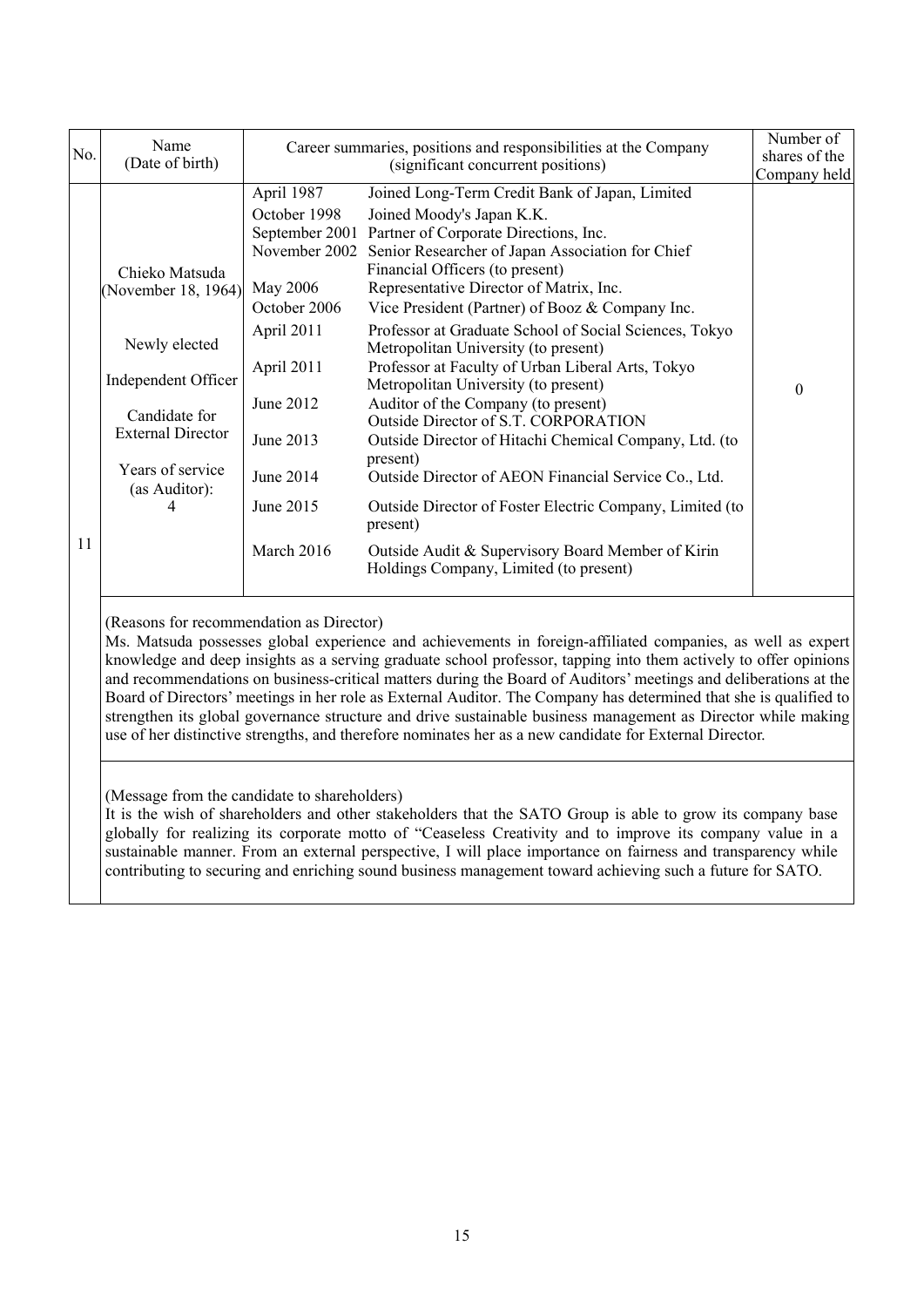## Notes:

- 1. No material conflicts of interest exist between the Company and any of the above candidates for Directors.
- 2. Mr. Ken Suzuki, Ms. Yuko Tanaka, Mr. Ryoji Itoh, Mr. Mitsuaki Shimaguchi, Mr. Hideo Yamada and Ms. Chieko Matsuda are candidates to become External Directors. The Company has appointed them as independent officers under the provisions of the Tokyo Stock Exchange and has filed a notification to that effect with the Exchange.
- 3. The Company's current Articles of Incorporation set forth that the Company may enter into agreements with External Directors in accordance with the provisions of Article 427, Paragraph 1 of the Companies Act, to limit their liability for damages as stipulated in Article 423, Paragraph 1 of the Companies Act to the minimum extent permitted by law. If the election of the above candidates for External Director is approved, the Company plans to continue or enter into limited liability agreements of the content described above with each of them.
- 4. Years of service of each candidate is as of the conclusion of this General Meeting.
- 5. Ms. Chieko Matsuda currently serves as Outside Director of Hitachi Chemical Company, Ltd. ("Hitachi Chemical"), whose group member company was found to be in violation of laws both in Japan and in the United States. A summary of incidents and responses by Ms. Matsuda thereto are as follows. (1) Summary of incidents

In March 2016, Hitachi AIC Inc., a subsidiary of Hitachi Chemical was identified by the Japan Fair Trade Commission as violating the Antimonopoly Act in past transactions involving its aluminum electrolytic capacitors. The violation was said to have taken place during the period from March 2010 to November 2011, and was disclosed publicly by Hitachi Chemical on March 29, 2016. Furthermore, Hitachi Chemical was under investigation by the United States Department of Justice for violation of the U.S. antitrust laws in relation to its aluminum and tantalum electrolytic capacitors business, and has entered a plea agreement containing terms such as the payment of fines with the U.S. Department of Justice in April 2016. The violation was ruled to have taken place during the period from August 2002 to March 2010, and the filing of the plea agreement was disclosed publicly by Hitachi Chemical on April 28, 2016.

(2) Summary of responses to incidents

Ms. Chieko Matsuda, as the Outside Director of Hitachi Chemical, has expressed her opinions on the importance of enforcing legal compliance at the Board of Directors' meetings and other meetings from time to time. Ms. Matsuda was elected as the group's Outside Director in June 2013 (to present), which goes to say that the above violations took place before her appointment. Nevertheless, since the discovery of these incidents, Ms. Matsuda has been providing advice on strengthening compliance measures to prevent the recurrence of such violations, in addition to her ongoing efforts to share opinions on legal compliance and the development of internal control systems at meetings for the Board of Directors or the Audit Committee.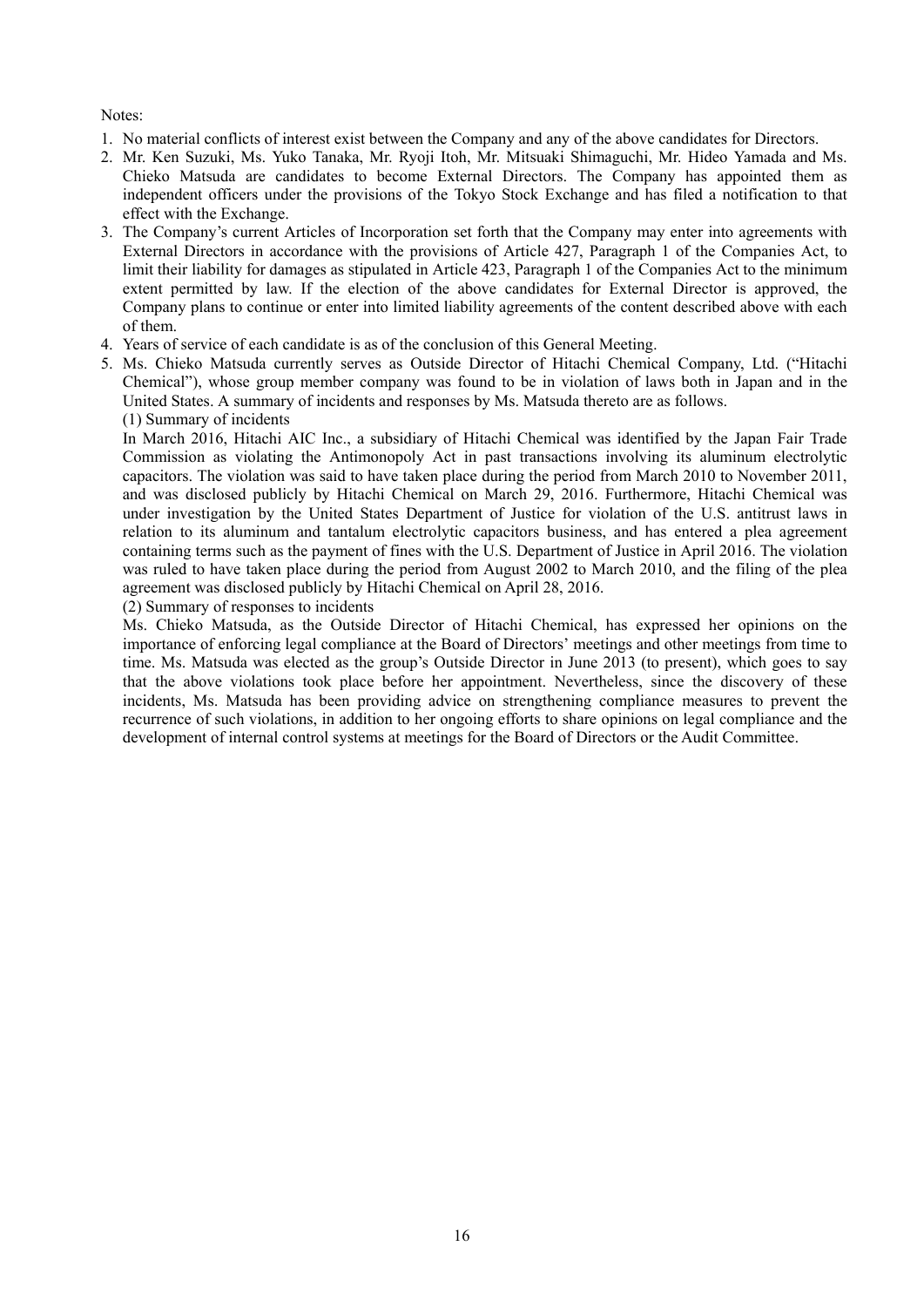# **Proposal No. 3:** Election of One Auditor

The term of office of Ms. Chieko Matsuda, an Auditor for the Company, will expire at the conclusion of this year's Annual General Meeting of Shareholders. Accordingly, the Company hereby proposes the election of one Auditor.

The Board of Auditors has given its approval in advance.

The candidate is as follows:

| Name<br>(Date of birth)                                                                                             | Career summaries and positions at the Company                                                              | Number of<br>shares of the<br>Company held                                                                                                                                                                                                                                                                                                                                                                                                                                                                                                  |   |
|---------------------------------------------------------------------------------------------------------------------|------------------------------------------------------------------------------------------------------------|---------------------------------------------------------------------------------------------------------------------------------------------------------------------------------------------------------------------------------------------------------------------------------------------------------------------------------------------------------------------------------------------------------------------------------------------------------------------------------------------------------------------------------------------|---|
| Noriko Yao<br>(August 27, 1967)<br>Newly elected<br>Independent Officer<br>Candidate for<br><b>External Auditor</b> | March 1995<br>April 1995<br>September 2001<br>October 2002<br>October 2002<br>January 2008<br>October 2014 | Graduated from the Legal Training and Research Institute<br>Registered as an attorney (Fukuoka Bar Association)<br>Joined Paul, Hastings, Janofsky & Walker LLP<br>Registered as an attorney (Daini Tokyo Bar Association)<br>Admitted as an attorney (New York State Bar Association)<br>Partner of TMI Associates (to present)<br>Auditor of Japan Overseas Infrastructure Investment<br>Corporation for Transport & Urban Development (to<br>present)<br>November 2015 Outside Director, MEIKO NETWORK JAPAN CO.,<br>$LTD.$ (to present) | 0 |

(Reasons for recommendation as Auditor)

Ms. Yao possesses professional knowledge and deep insights as a lawyer with extensive international experience. The Company has determined that she is qualified to audit the execution of duties by Directors from a fair and objective position as the Company pursues sustainable business management globally, and therefore nominates her as a candidate for External Auditor.

(Message from the candidate to shareholders)

In recent years, social sensitivity and legal systems toward/for corporate governance are changing dramatically. With a good understanding of SATO Group's corporate values. I will make use of my professional knowledge and experience as a lawyer to duly fulfill my auditing duties from an external perspective, and strive to contribute to the sustained, sound growth of the group and the improvement of its company value to benefit shareholders, employees, and society.

Notes:

- 1. No material conflict of interest exists between the Company and the above candidate for Auditor.
- 2. The above person is a candidate to become External Auditor. The Company has appointed the candidate as an independent officer under the provisions of the Tokyo Stock Exchange and has filed a notification to that effect with the Exchange.
- 3. The Company's current Articles of Incorporation set forth that the Company may enter into agreements with External Auditors in accordance with the provisions of Article 427, Paragraph 1 of the Companies Act, to limit their liability for damages as stipulated in Article 423, Paragraph 1 of the Companies Act to the minimum extent permitted by law. If the election of the above candidate is approved, the Company plans to enter into a limited liability agreement of the content described above with her.
- 4. The candidate's name stated above is used in her profession as lawyer. Her name in the family register is Noriko Seto.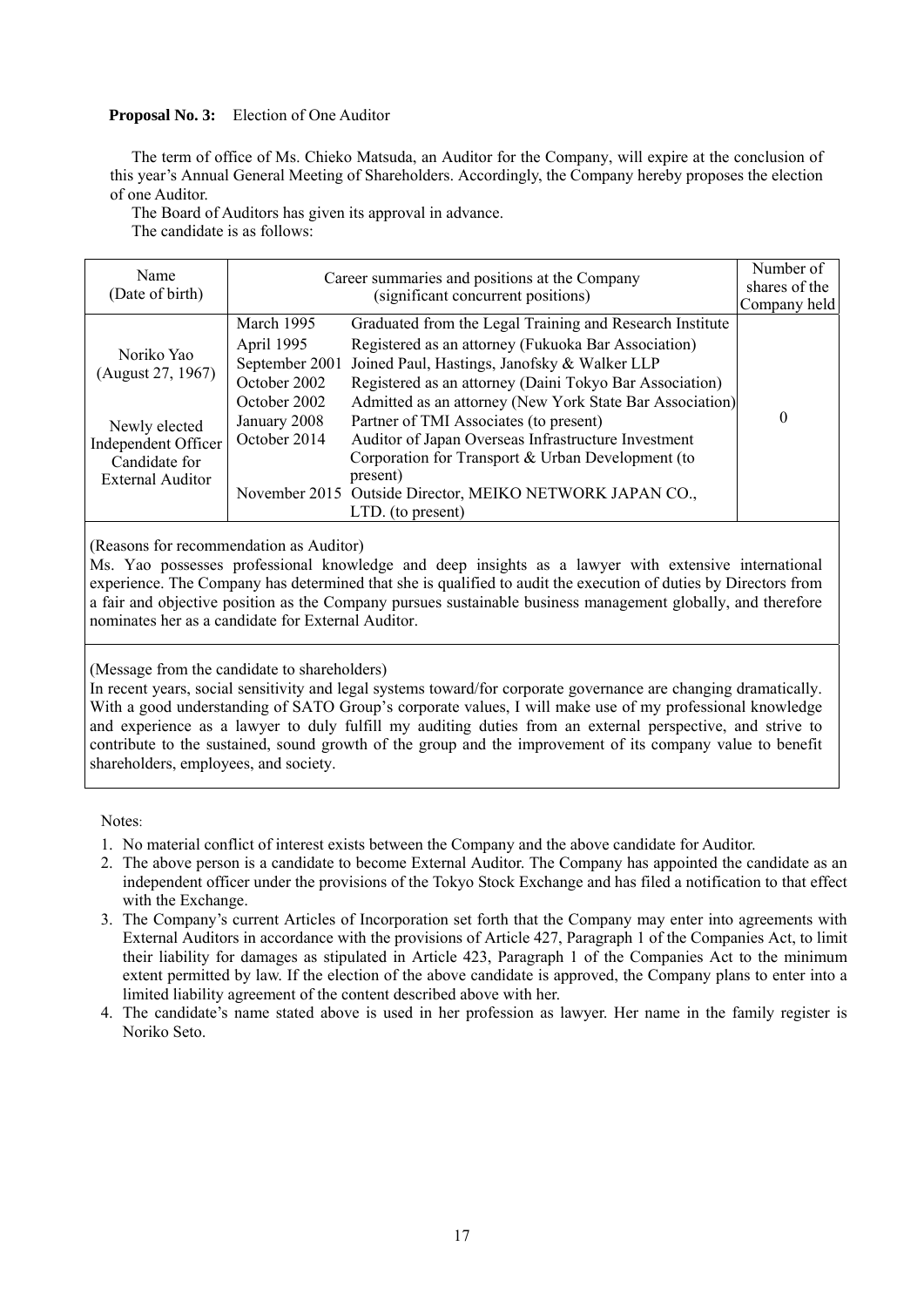# **Proposal No. 4:** Determination of the Amount and Details of Performance-based Stock Compensation for Directors, etc.

#### 1. Grounds for proposal

Compensation for the Company's Directors is composed of basic compensation and stock option compensation; however, the Company proposes the introduction of a new performance-based stock compensation plan (hereinafter the "Plan") in which the Company's Directors (excluding External Directors and Directors who do not reside within Japan (hereinafter the "Non-residents"; the same applies hereinafter, limited to the Company's Directors who concurrently serve as Executive Officers.) and Executive Officers (excluding Non-residents; the same applies hereinafter) (hereinafter Directors and Executive Officers collectively referred to as the "Directors, etc.") are issued or delivered (hereinafter collectively referred to as "Delivery, etc.") shares of the Company's stock and converted equivalent cash amounts (hereinafter collectively referred to as "Company Shares, etc.") based on the degree of achievement of performance goals.

This agenda item proposes the provision of stock compensation to Directors, etc. separate from and in addition to the maximum amount of compensation to Directors (400 million yen or less per year, not including employee wages.) that was approved at the 47th Annual General Meeting of Shareholders held on June 27, 1997, while, on the condition that this proposal is approved, we would discontinue stock compensation-type stock options that were approved to Directors at the 63rd Annual General Meeting of Shareholders held on June 21, 2013, and no longer issue new stock acquisition rights as stock options going forward.

In addition, the introduction of this Plan is intended to further clarify the relationship between compensation for Directors, etc. and the Company's stock value, and to increase both the sense and motivation for contributing to the improvement of medium- to long-term performance and corporate value, and the introduction of this Plan is thus deemed both reasonable and proper.

#### 2. Number of Directors to whom this Plan shall apply

The number of Directors to whom this Plan shall apply will be two, if Proposal No. 2 is approved as originally proposed.

In addition, as set forth above, this Plan shall also apply to Executive Officers (at present there are 11 Executive Officers to whom this Plan shall apply who do not also serve concurrently as Directors), and the compensation in accordance with this Plan shall also include compensation for Executive Officers.

Therefore, this agenda item proposes the amount and details of compensation for Directors, etc. considering the possibility of applicable Executive Officers to newly assume positions as Directors during the period of application of this Plan.

#### 3. Amount and details of compensation in the Plan

(1) Overview of the Plan

The Plan is a stock compensation system in which the shares of the Company are acquired through a trust with the compensation for Directors, etc. that is contributed by the Company established as the fund, and where the Delivery, etc. of Company Shares, etc. to Directors, etc. is carried out through the relevant trust in amounts equivalent to points which are assigned based on the relevant employment position and the degree of achievement of performance goals, etc.

- (i) Individuals subject to Delivery, etc. of Company Shares, etc. (Plan Subjects) Directors, etc.
- (ii) Effect that the shares of the Company to be delivered would have on the aggregate number of issued shares of the Company

i) Maximum amount of money contributed by the company

• A total of 600 million yen for five fiscal years

ii) Maximum number of Company Shares, etc. to be acquired by Plan Subjects and method of acquisition of the shares of the Company

- The maximum number of points which can be allocated to Plan Subjects shall be 60,000 points per year.
- The number of shares equivalent to the maximum point shall be 60,000 shares per year or a total of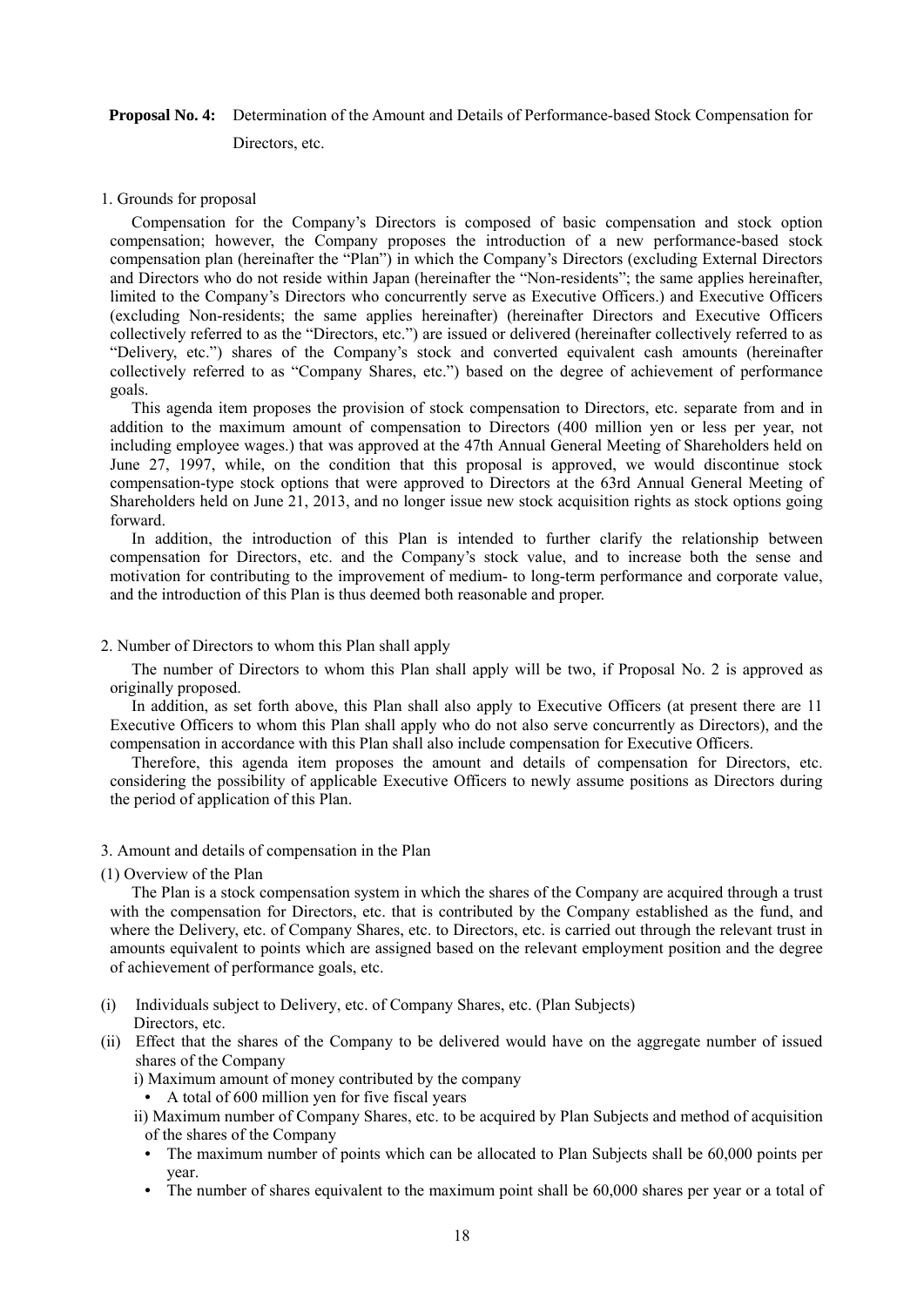300,000 shares over five years.

• Ratio to the total number of shares issued (as of March 31, 2016) is approximately 0.85%.

\*Ratio of the number of shares per year to the total number of issued shares is approximately  $0.17\%$ 

- The Company's shares are acquired from the stock market or from the Company (disposition of treasury shares).
- (iii) Method of calculating the number of Company Shares, etc. acquired by Plan Subjects (Plan index)
	- Varies based on the employment position and the degree of achievement of performance goals (consolidated operating profit, etc.) for each fiscal year set forth in the Medium-term Management Plan, etc.
- (iv) Timing of Delivery, etc. of Company Shares, etc. to Plan Subjects
	- After the completion of the trust period (every five fiscal years)
	- At the time of resignation in the event that Plan Subjects should resign from their posts during the course of the trust period (or at the point when both status as Director and Executive Officer are lost in cases where the Plan Subject is a Director concurrently serving as an Executive Officer or resigns his/her post as an Executive Officer and is appointed as a Director)
	- At the point where a Plan Subject becomes a non-resident in cases where Plan Subjects become non-residents during the trust period

(2) Maximum amount of money contributed by the company

The Plan applies to a period of five consecutive fiscal years for the Company (The initial period shall be the five fiscal years from the fiscal year ending March 31, 2017 to the fiscal year ending March 31, 2021, with the period renewing for another period of five fiscal years thereafter each time the trust period is extended as defined in Item 2, Paragraph 3 of this document) (hereinafter referred to as the "Applicable Term").

For each Applicable Term, the Company shall contribute up to amount of 600 million yen as compensation for officers, to establish a trust whose trust period is five years with Directors, etc. who fulfill beneficiary requirements as beneficiaries of the trust (hereinafter referred to as the "Trust"). (The trust establishment shall include the below-noted extensions of the trust period; the same applies hereafter.) In accordance with the instructions of the trust administrator, the Trust shall acquire the Company shares from the stock market or from the Company (disposition of treasury shares) by using funds entrusted. During the trust period, the Company shall assign points to Directors, etc. (refer to (3) below for details) and carry out Delivery, etc. of Company Shares, etc. based upon the number of assigned points.

Upon the expiration of term for the trust period of the Trust, the Trust may be extended and maintained by amending the Trust Agreement and adding trust funds in place of establishing new trust, with the trust period for the relevant trust in such cases being extended for a period equal to the original trust period with the Applicable Term being five fiscal years from the extension of trust period.

The company shall contribute additional amounts within a total of 600 million yen for the extended trust period, and during the extended trust period, shall continue to assign points to Directors, etc., and continue to carry out the Delivery, etc. of Company Shares, etc. However, when making additional contributions, if there are any remaining Company shares (excluding shares for which Delivery, etc. of the company stock has not yet been completed for points that have already been assigned to the Directors, etc.) or money (hereinafter collectively referred to as "Remaining Shares, etc.") in the relevant trust assets on the final day of the trust period before extension, the total amount of the Remaining Shares, etc. and the additional trust contributions shall not exceed 600 million yen.

(3) Calculation method of and maximum number of Company Shares, etc. to be acquired by beneficiaries of the Trust

(i) Method of calculating the number of Company Shares, etc.

Directors, etc. will be assigned points on June 1 (or the following business day if June 1 does not fall on a business day; hereinafter referred to as the "Date of Record") of the year during the trust period based on the relevant employment position during the fiscal year ending on March 31 of the same year (hereinafter referred to as the "Year of Assessment") and the degree of achievement of performance goals for the fiscal year set in the Medium-term Management Plan, with Delivery, etc. being carried out to the beneficiary of one ordinary share of Company Shares, etc. for one point accumulated after calculation of the total value of points held when the beneficiary requirements are fulfilled (hereinafter the "Accumulated Points").

In the event the company's shares belonging to the Trust increase or decrease as a result of division of shares, delivery of shares without contribution, consolidation of shares, or other reasons, the company shall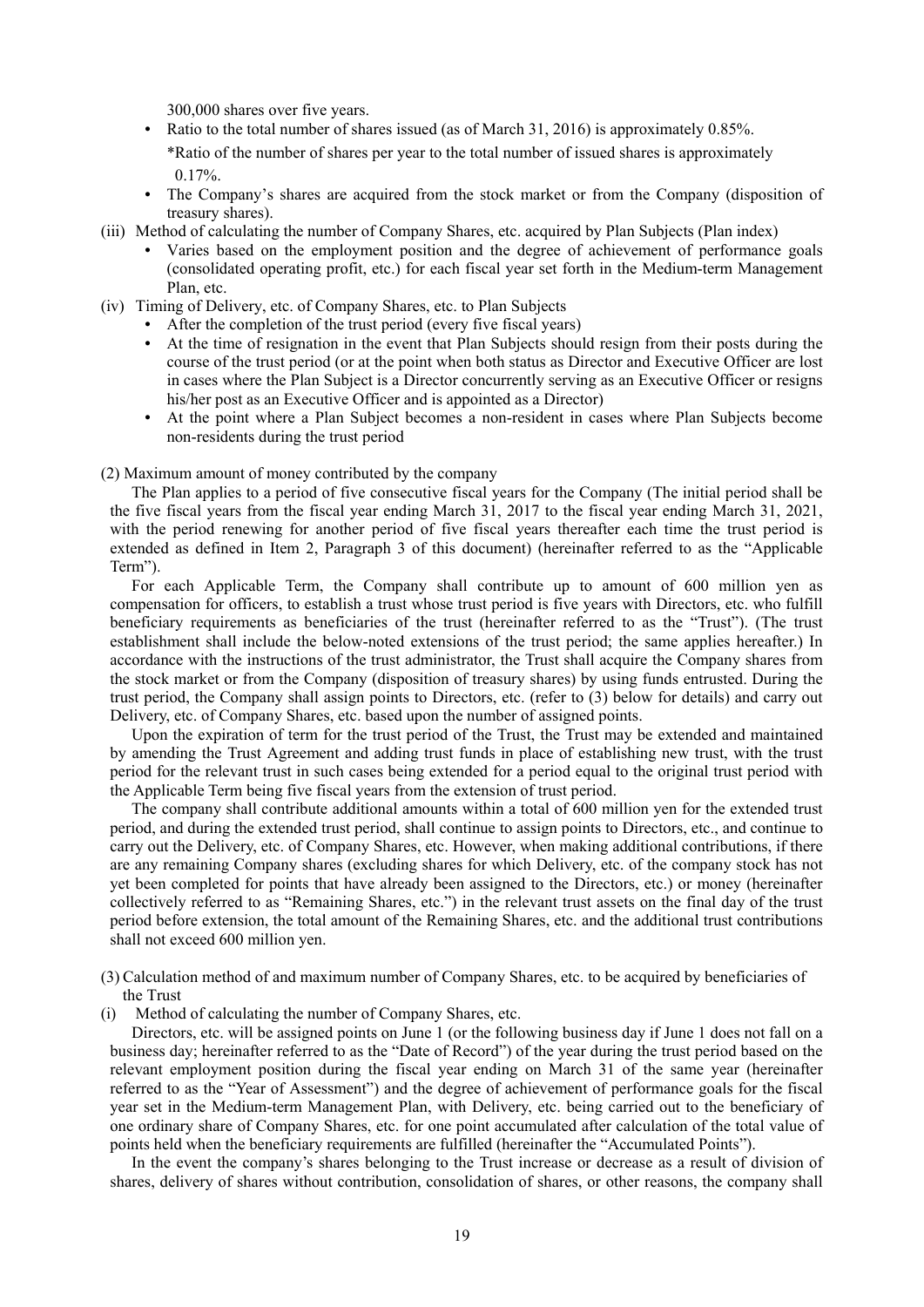adjust the number of shares for which Delivery, etc. is carried out for one point based on the ratio of the relevant increase or decrease.

#### (ii) Maximum number of Company Shares, etc.

The maximum number of Company Shares etc. that are acquired and delivered by the Trust for each five-year Applicable Term is 300,000. In addition, the maximum number of points which can be assigned to Directors, etc. shall be 60,000 points per year. The maximum number of shares and points are set taking into consideration the latest stock prices based on the maximum amount of entrusted funds from (2) above.

#### (4) Timing of Delivery, etc. of Company Shares, etc.

Directors, etc. who fulfill the beneficiary requirements shall, around July immediately following the final day of the final fiscal year of the Applicable Term (July of 2021 for the first Applicable Term), receive Delivery, etc. of Company Shares, etc. equivalent to the Accumulated Points.

When this Delivery, etc. is carried out, the Company shares equivalent to 50% of the Accumulated Points (with fractions of shares rounded down) will be allocated, and for the remaining shares, cash amount equivalent to the remaining shares when converted into cash shall be paid after conversion within the Trust.

In the event Directors, etc. should resign from their posts during the course of the Applicable Term (excluding cases where a Director who is concurrently serving as an Executive Officer resigns from his/her position as an Executive Officer and maintains only his/her status as Director; also excludes cases where Directors, etc. resign for personal circumstances or are dismissed), the Company shares (with fractions of shares rounded down) equivalent to 50% of the Accumulated Points up until the relevant resignation will be allocated at the point when their status(es) as Director and/or Executive Officer is/are lost and for the remaining Company shares, a cash amount equivalent shall be paid after conversion within the Trust.

In cases where Directors, etc. become non-residents during the Applicable Term, cash amount equivalent to shares based on Accumulated Points at the point when the Directors, etc. become non-residents shall be paid after conversion within the Trust.

In cases where Directors, etc. pass away during their term of office, cash amount equivalent to shares based on Accumulated Points at the point when the Directors, etc. pass away shall be paid to the relevant heirs after conversion within the Trust.

#### (5) Voting rights related to the Company shares in the Trust

As for the Company shares in the Trust, voting rights shall not be exercised during the trust period in order to maintain neutrality in management.

#### (6) Other details of the Plan

Other details of the Plan shall be determined by the Board of Directors on a case-by-case basis upon the establishment of the Trust, amendments to Trust Agreement, and additional contributions to the Trust.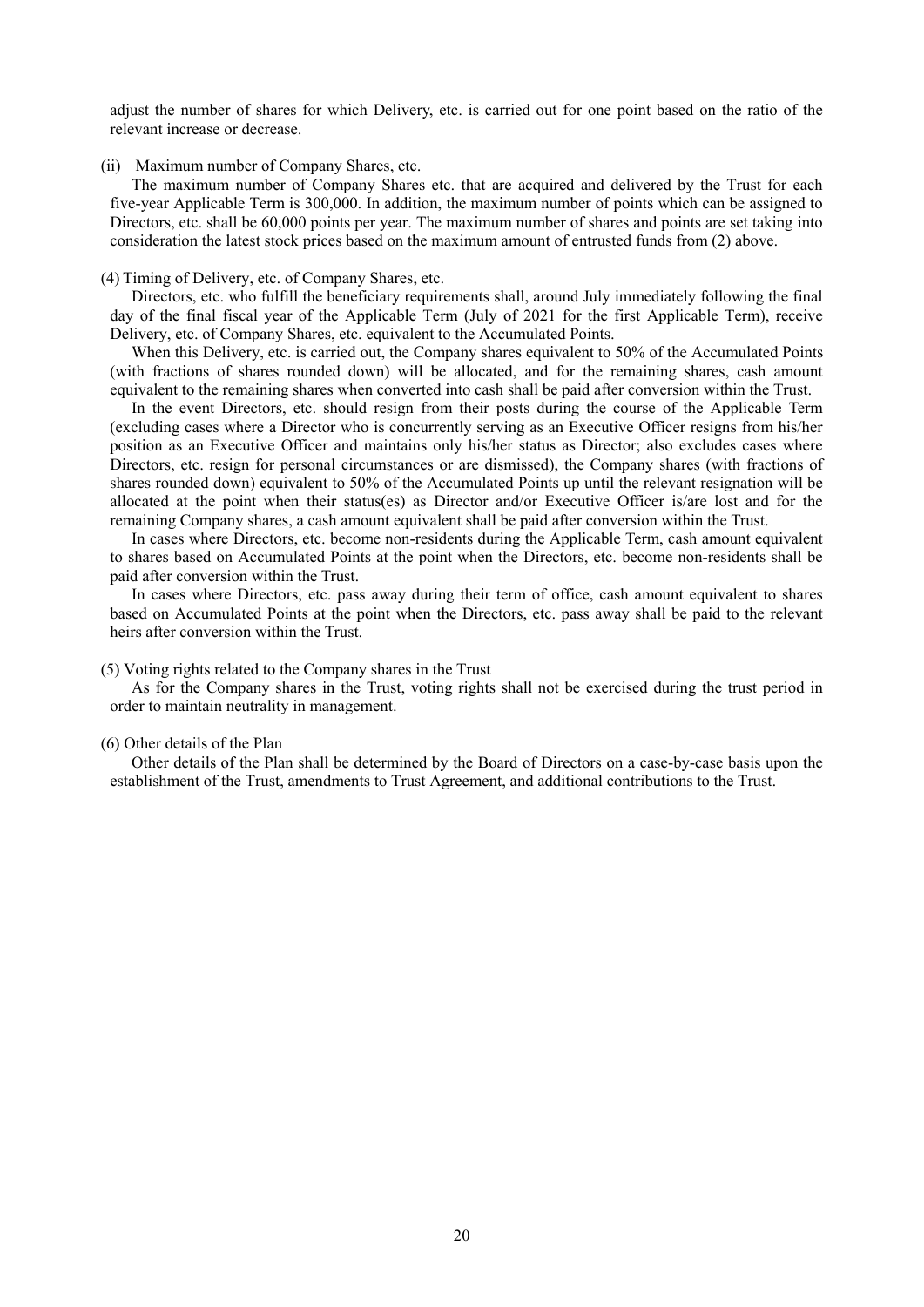## (Reference)

For details of the Plan, please refer to the "Notice of the Introduction of a Performance-based Stock Compensation Plan for Directors, etc." (Timely disclosure materials dated May 20, 2016)

## Overview of the Plan